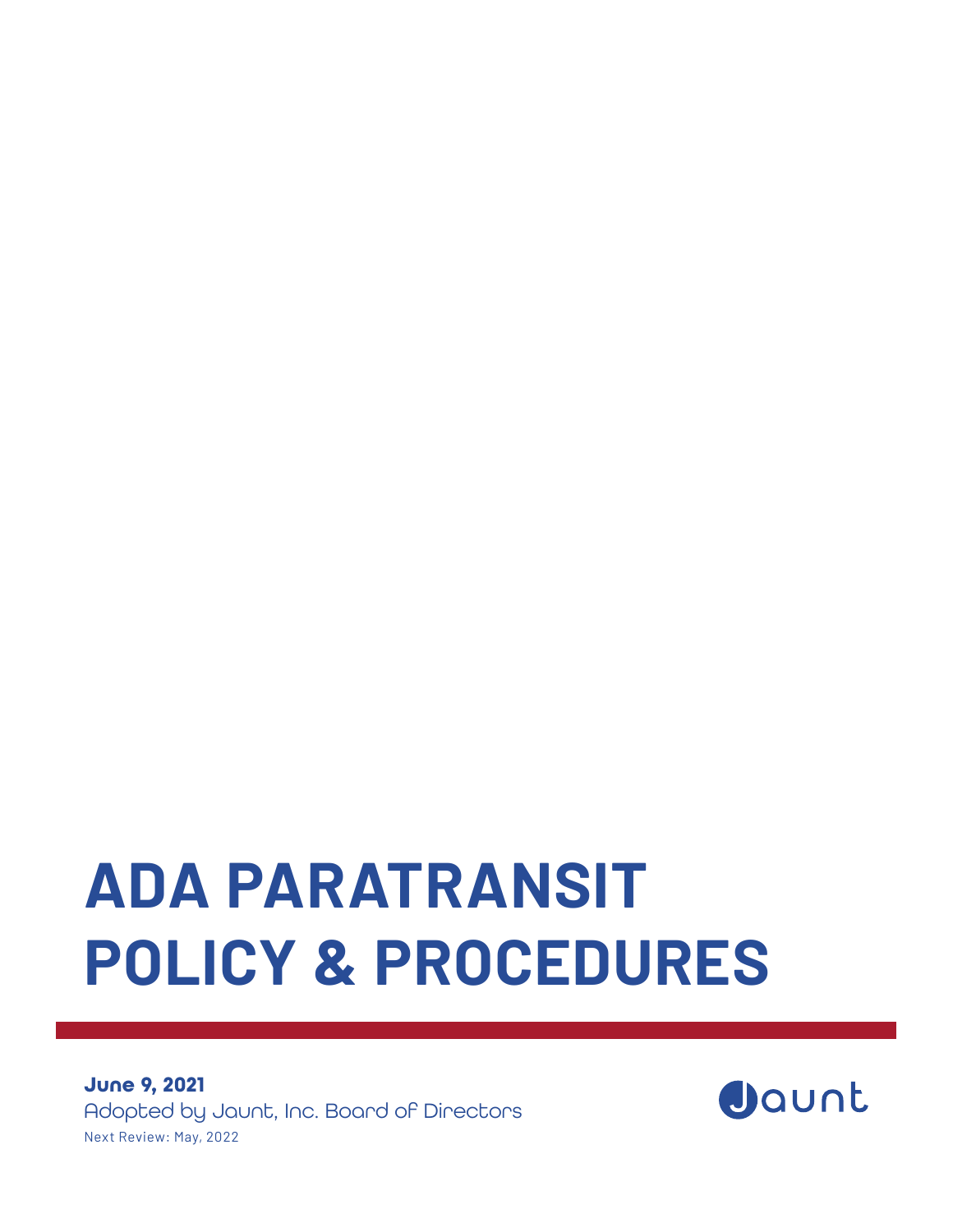# **CONTENTS**

| DOCUMENT INTENT - ADA PARATRANSIT SERVICE  5       |    |
|----------------------------------------------------|----|
|                                                    |    |
|                                                    |    |
| DAYS AND HOURS OF OPERATION MARKETING MATTER 7     |    |
|                                                    |    |
| ADA PARATRANSIT ELIGIBILITY INFORMATION  8         |    |
| <b>ADA COMPLIMENTARY PARATRANSIT</b>               |    |
|                                                    |    |
| PERSONAL CARE ATTENDANT                            | 11 |
| POLICY ON PORTABLE BREATHING AIDS <b>Manual</b> 11 |    |
| PASSENGER SECUREMENT POLICY MARRIELLAND 11         |    |
|                                                    | 12 |
|                                                    |    |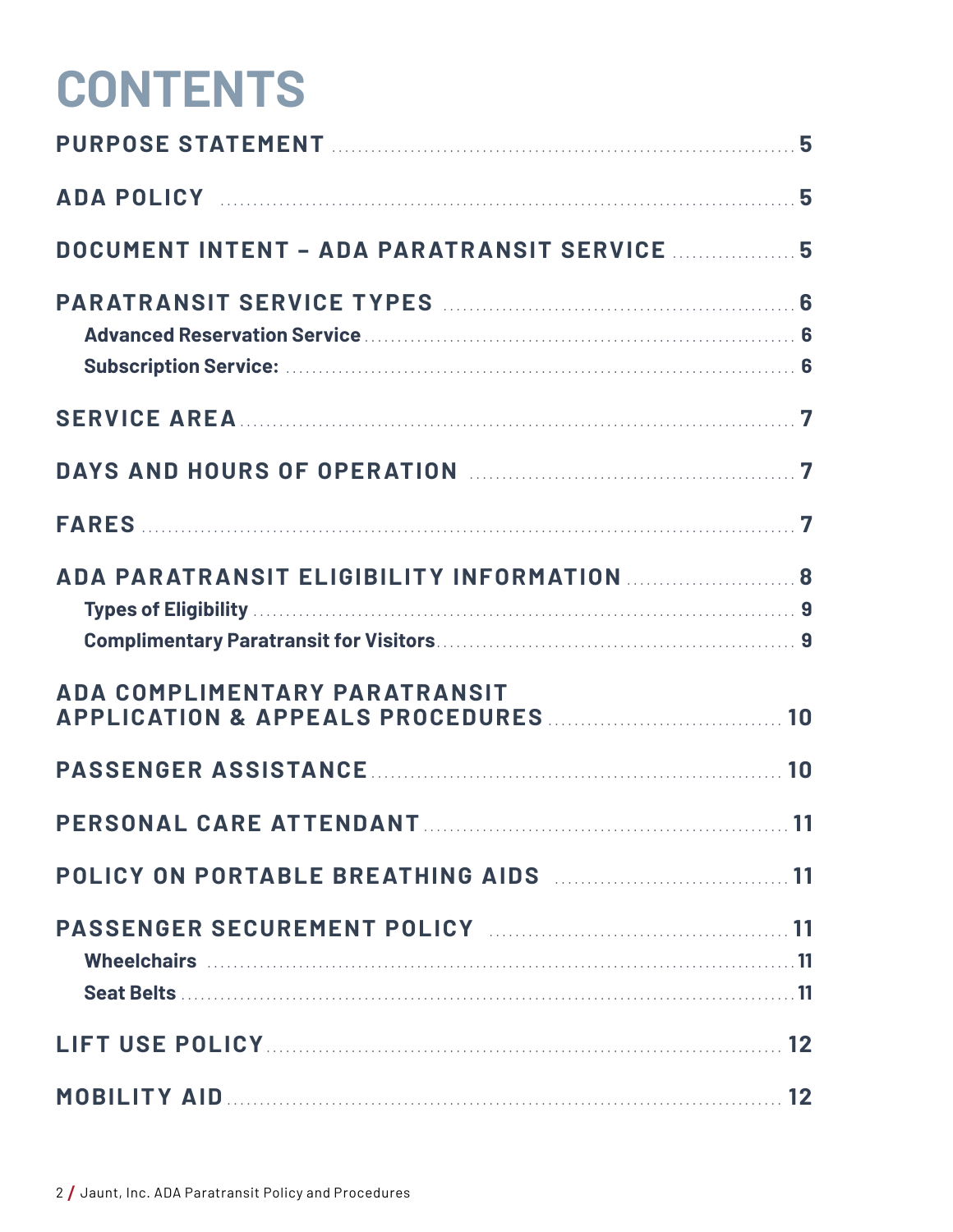| How to Pay the Fare Material Account of the Service of the Service of the Service of the Service of the Service of the Service of the Service of the Service of the Service of the Service of the Service of the Service of th |  |
|--------------------------------------------------------------------------------------------------------------------------------------------------------------------------------------------------------------------------------|--|
|                                                                                                                                                                                                                                |  |
| <b>JAUNT NO STRAND POLICY MANUAL CONSUMINATION 15</b>                                                                                                                                                                          |  |
|                                                                                                                                                                                                                                |  |
|                                                                                                                                                                                                                                |  |
| DIRECT THREAT AND ABUSIVE BEHAVIOR  16                                                                                                                                                                                         |  |
| SEVERE WEATHER OR HAZARDOUS CONDITIONS <b>MALLERY 18</b>                                                                                                                                                                       |  |
|                                                                                                                                                                                                                                |  |
| JAUNT ADA COMPLAINTS POLICY/PROCEDURES  17                                                                                                                                                                                     |  |
|                                                                                                                                                                                                                                |  |
|                                                                                                                                                                                                                                |  |
| Record Keeping Requirement Manual Communications and 20                                                                                                                                                                        |  |
|                                                                                                                                                                                                                                |  |
|                                                                                                                                                                                                                                |  |
|                                                                                                                                                                                                                                |  |
| Implementation 23                                                                                                                                                                                                              |  |
|                                                                                                                                                                                                                                |  |
|                                                                                                                                                                                                                                |  |
|                                                                                                                                                                                                                                |  |
|                                                                                                                                                                                                                                |  |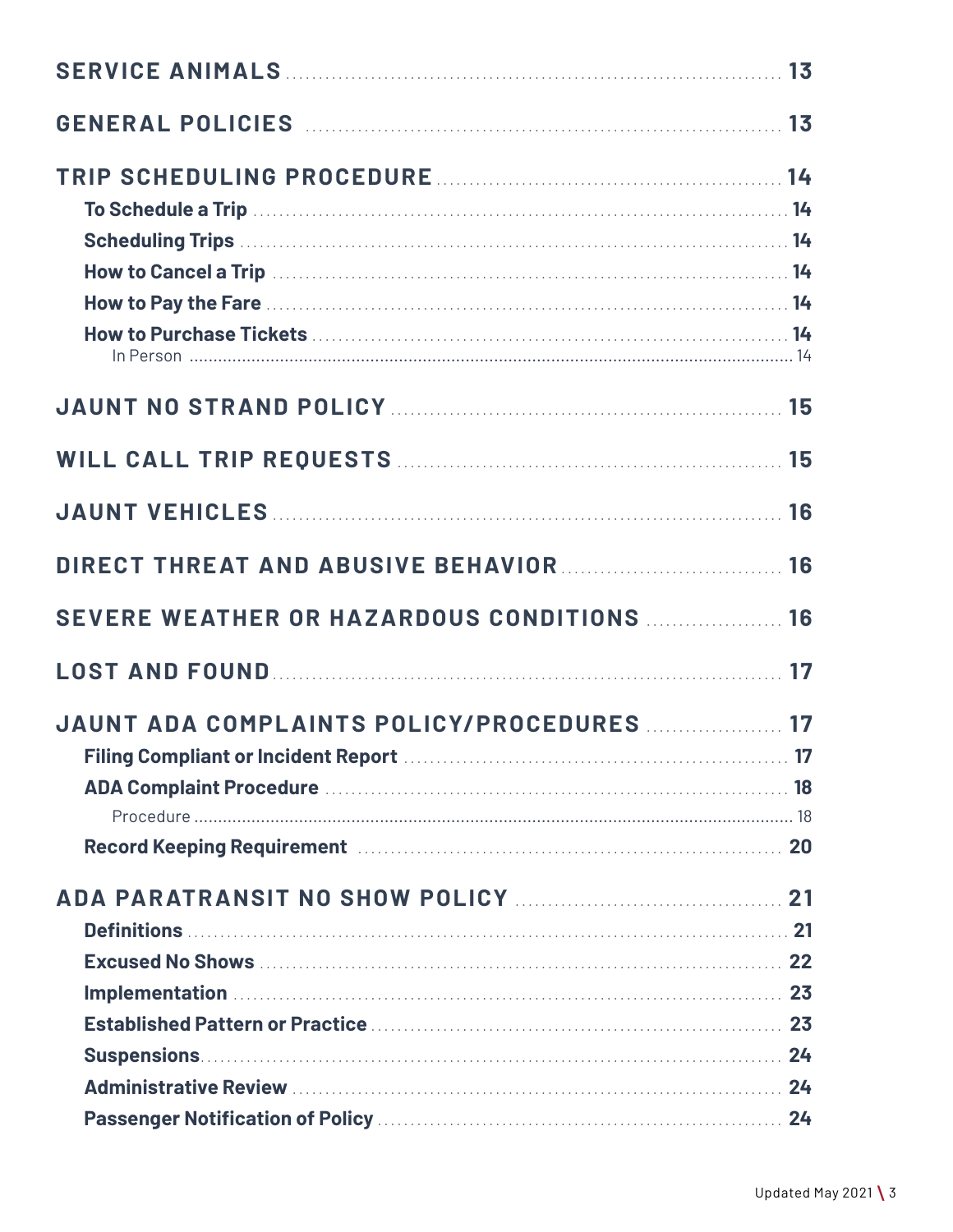| Time Frame for Processing Requests and Providing Reasonable Modification 25 |    |
|-----------------------------------------------------------------------------|----|
|                                                                             |    |
|                                                                             |    |
|                                                                             |    |
|                                                                             |    |
|                                                                             |    |
|                                                                             |    |
|                                                                             |    |
|                                                                             |    |
|                                                                             |    |
|                                                                             |    |
|                                                                             |    |
|                                                                             |    |
|                                                                             |    |
|                                                                             |    |
|                                                                             |    |
|                                                                             |    |
|                                                                             | 29 |
| <b>ATTACHMENT B - LOG OF LIFTS DETERMINED</b>                               |    |
| <b>INOPERABLE WITH SIGNIFICANT IMPACT ON SERVICE 30</b>                     |    |
|                                                                             |    |
| <b>ATTACHMENT C - LOG OF ELEVATOR AND</b>                                   |    |
|                                                                             |    |
| ATTACHMENT D - LOG OF EMPLOYEE ADA TRAINING                                 | 32 |
|                                                                             |    |
| ATTACHMENT E - ADA SERVICE PERFORMANCE DATA 34                              |    |
|                                                                             |    |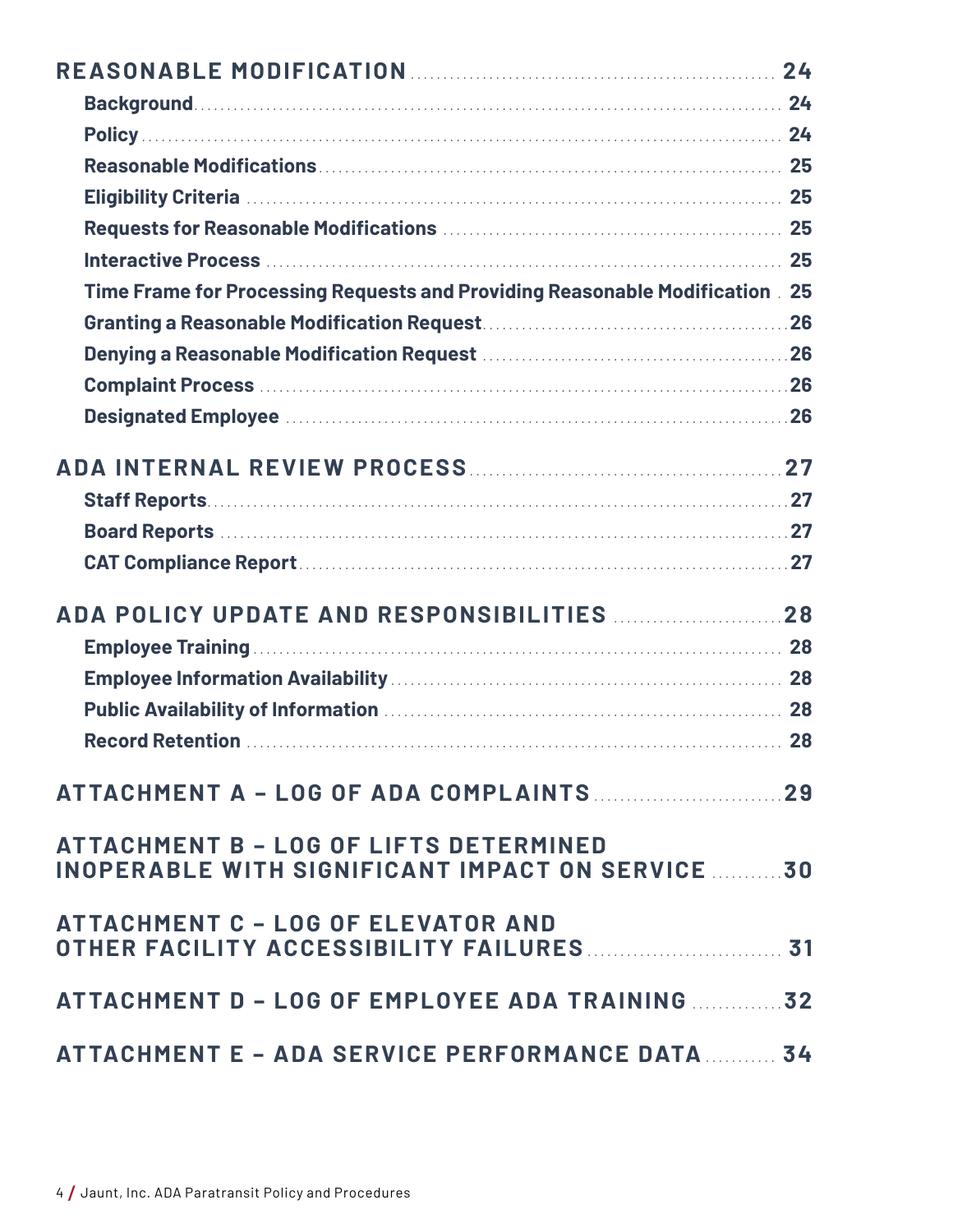# **PURPOSE STATEMENT**

In accordance with the Americans with Disabilities Act (ADA), public transit providers are required to provide ADA Complimentary Paratransit Service to those who, because of functional disability, are unable to independently access or use fixed-route system either all of the time, temporarily or under certain circumstances. ADA Paratransit service for Charlottesville and urban Albemarle is provided by Jaunt; eligibility is determined by Charlottesville Area Transit.

Federal regulations define the ADA paratransit service area as being within ¾ mile on either side of a local bus route when that route is in operation. Jaunt service is available for those with physical, cognitive, or other disabilities that prevent them from using CAT's fixed-route bus system for all their trips. Jaunt trips may be scheduled for anytime during CAT's normal administrative office hours.

Jaunt is committed to providing safe, reliable, and satisfying transportation options for our community which meet or exceed the Americans with Disabilities Act and recognized paratransit practices.

The Jaunt ADA Paratransit Policy and Procedures Manual is designed to inform Americans with Disability Act (ADA) Paratransit eligible consumers and Jaunt's employees about Jaunt's ADA transportation services. This manual includes policies and procedures, rules and regulations, and guidelines for use of Jaunt, along with answers to many questions about the program. All Jaunt paratransit customers and employees should review this manual carefully and refer to it whenever questions arise. For additional information, please contact the Jaunt ADA Coordinator at 434.296.3184 x102 during the hours of 8:30am-5:00pm, Monday through Friday.

# **ADA POLICY**

The Americans with Disabilities Act (ADA) requires complimentary paratransit in view of the fact that there will always be people with disabilities who are unable to navigate fixed route bus systems on their own. ADA regulations specifically define a population of customers who are entitled to this service as a Federally Protected Civil Right. Jaunt provides paratransit service to people with disabilities who are unable to use the fixed route system through a subrecipient arrangement with Charlottesville

Area Transit (CAT), The City of Charlottesville, and Albemarle County. Information on this policy and other relevant information for the general public regarding utilization of ADA paratransit services can be found on the Jaunt website at **www.ridejaunt. org** under the "schedule & services" tab and the CAT website at **www.charlottesville.org** under the "ADA Paratransit Services" tab. Also, the ride guides for both Jaunt and CAT contain information regarding ADA transportation.

## **DOCUMENT INTENT – ADA PARATRANSIT SERVICE**

Jaunt provides a range of regional public transportation services to the City of Charlottesville, Albemarle County, Louisa County, Nelson County, Fluvanna County and Buckingham County. Essentially it offers two distinct types of services throughout the region: regional rural transit and Complimentary paratransit. Both types of service offer transport for citizens with limited mobility due to a disability. The

purpose and intent of this document is to provide policies and procedures for only those citizens who have been identified as ADA eligible passengers. Refer to Jaunt's website, **www.ridejaunt.org**, for more information regarding rural and commuter public transportation services, and applicable policies and procedures.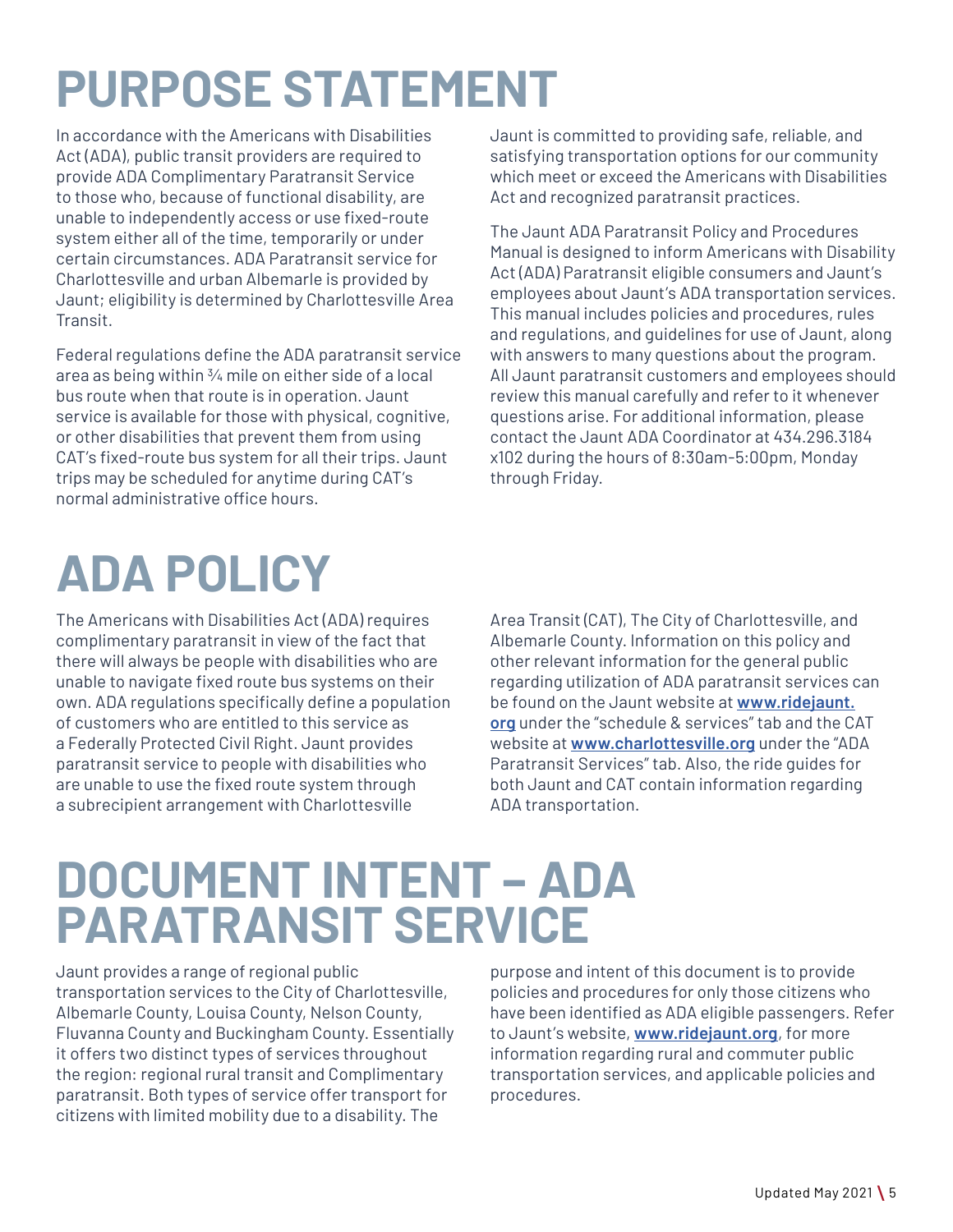## **PARATRANSIT SERVICE TYPES**

Jaunt's paratransit service is a demand-response, space available, origin to destination public transportation system. Reservations are made on a firstcome, first-served basis. Persons who are deemed ADA eligible are provided non-emergency transportation for travel beginning and ending within the  $\frac{3}{4}$  mile corridor of the CAT fixed-route system.

The paratransit service is designed to meet the requirements of the Americans with Disabilities Act (ADA) of 1990. Jaunt's vehicles that are specially equipped with wheelchair lifts and other accessibility features that allow for maximum mobility for customers with disabilities whose functional limitations prevent them from using the fixed-route service.

The following two types of services are offered by Jaunt's paratransit service:

#### **ADVANCED RESERVATION SERVICE**

Advanced Reservation service allows an individual customer to schedule a reservation for a trip anywhere within the  $\frac{3}{4}$  mile corridor for no more than fourteen (14) days in advance. There is not a limit on the number of trips you may request in one day within the fourteen (14) day period.

There are no restrictions on trip purpose and all requests for trips are accepted and handled on an equal basis.

Changes to the destination must be made twenty-four (24) hours ahead of time.

Scheduling requests for service can be made the day before the trip is to be taken or up to fourteen (14) days in advance.

Since service is provided on a first come first served basis, customers should make reservations as early as possible and give the reservationist specific times to be picked up for return trips.

Jaunt will attempt to schedule a trip request for the time requested. However, the reservationist may alter the time, (with a variation of one hour before or after), to allow for other passengers to travel to a similar area.

#### **SUBSCRIPTION SERVICE:**

Subscription service is considered to be a premium service. The ADA does not mandate this service but Jaunt chooses to offer it as a convenience to its passengers.

Subscription service is the practice of providing trips that have a repeated pattern- same origin and destination, same pick-up &/or drop-off time, and same day (s) over an extended period of time without requiring that individual call to request each trip. Typical uses for subscription services include: traveling to work or school each weekday or traveling to dialysis each week. The ADA limits the amount of subscription service that can be offered by Jaunt.

**Jaunt will make all reasonable attempts to provide same day service or a same day change in time of service. The Federal Transit Association (FTA) considers this to be a premium service that is not required but may be offered as a transit agency can accommodate a request.**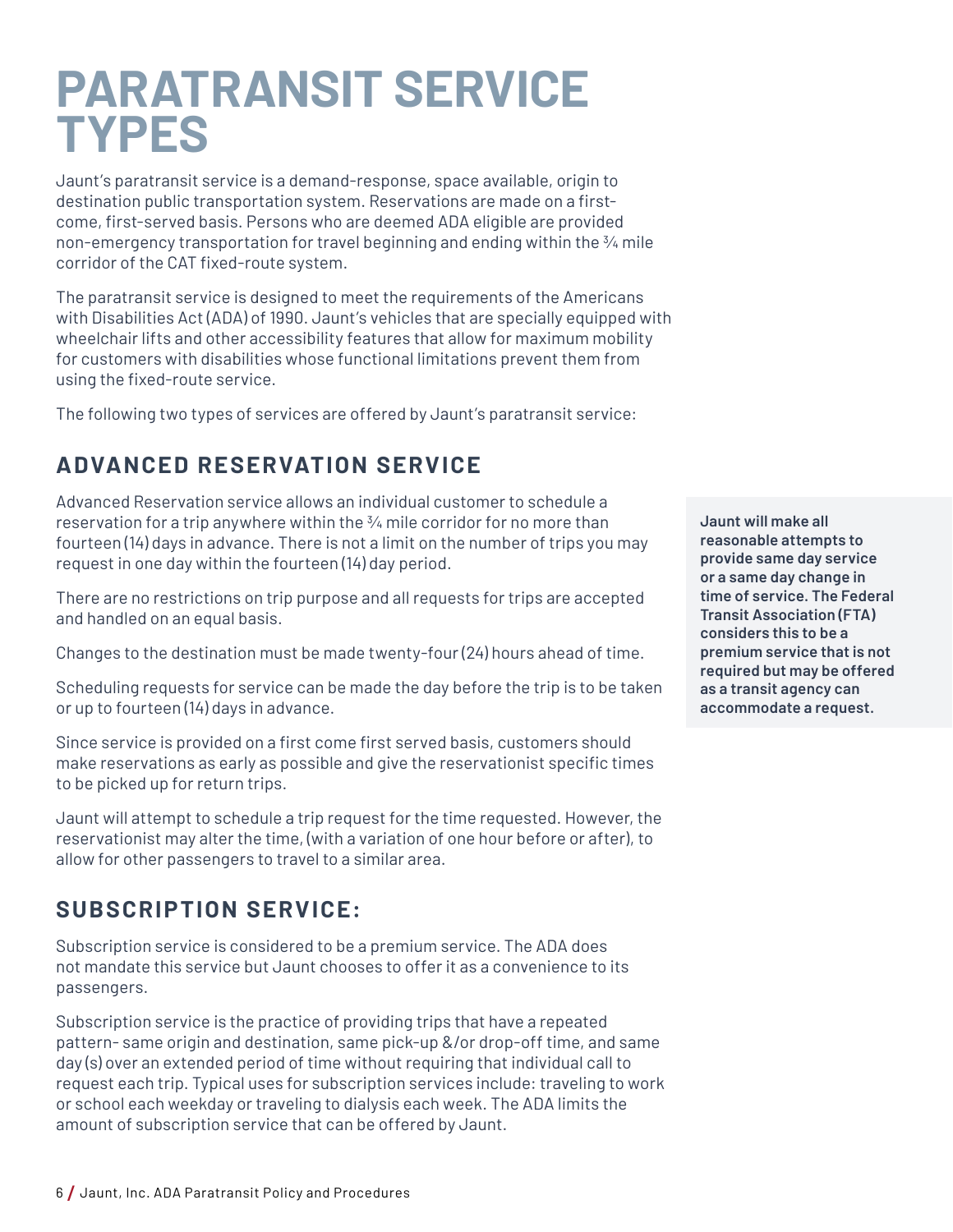Requests for subscription service may be limited to specific trip purposes and for no more than fourteen (14) days in advance.

Subscription service is offered on a limited basis for trips that recur weekly at the same time to and from the same addresses.

Individuals who have schedules that change frequently are not eligible for subscription service.

Once a subscription schedule is confirmed by Jaunt, the customer does not have to make any further reservation calls except to cancel any trip they do not plan to take.

Long term permanent changes to a rider's subscription service must be submitted to Jaunt's reservationists at least two weeks prior to the date when the change will take effect.

Jaunt cannot guarantee that changes in subscription service can be accommodated.

# **SERVICE AREA**

Jaunt's ADA paratransit service is available within a ¾ mile radius of Charlottesville Area Transit's (CAT) fixed route system. A map showing the fixed route network can be found at www.charlottesville.org. Within this defined area trips will be provided by the paratransit service upon request. Origins and destinations outside of this service area will not be served by the ADA paratransit service, though may be served by Jaunt's rural transit service.

# **DAYS AND HOURS OF OPERATION**

The hours of operation for ADA Paratransit are Monday -Saturday, 6:00 a.m. to 12:00 a.m., Sunday 6:00 a.m. to 10:00 p.m. Service does operate with unlimited capacity on all holidays, with the exception of Christmas Day. No service is offered on Christmas Day. For specific dates of these holidays during the current year, please call Jaunt's offices at 434.296.3184.

#### **OPERATIONS**

**Days and hours of operations may change periodically. Therefore, Jaunt will assess any changes and update this document as needed.**

# **FARES**

According to the Americans with Disabilities Act, Jaunt fare for ADA paratransit service is two times the comparable CAT fixed-route fare, with a maximum oneway fare of \$1.50. Customers are required to pay the fare to the driver as they board the vehicle. Exact fare is required. Drivers do not carry or make change.

A registered Personal Care Attendant may accompany their client at no additional charge. One other additional companion may accompany the individual with prior notice to the reservationist for \$1.50 each way. Additional companions may be transported on a space-available basis for the same fare.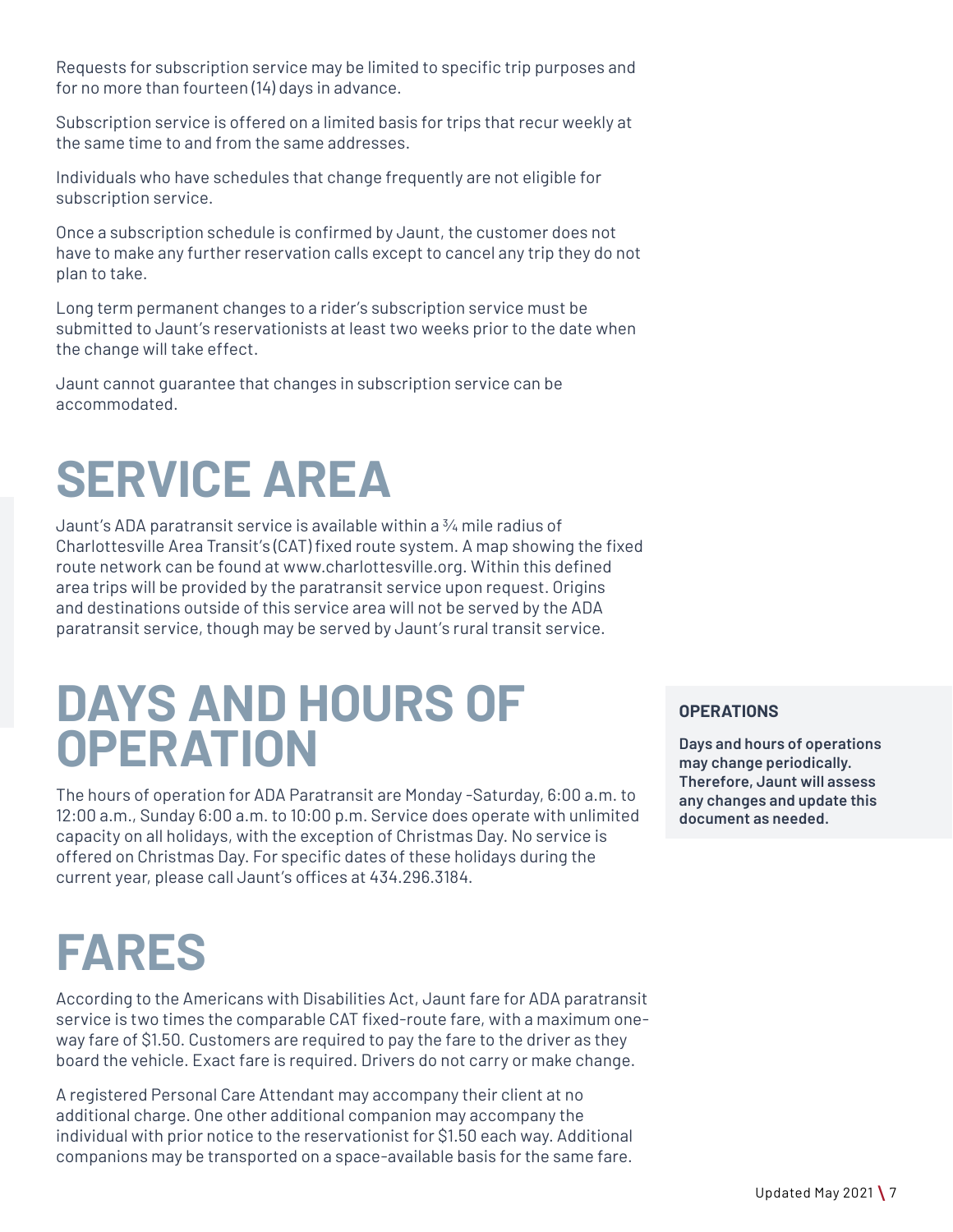# **ADA PARATRANSIT ELIGIBILITY INFORMATION**

PLEASE NOTE: All ADA eligibility determinations are processed through Charlottesville Area Transit. For information on CAT's ADA Paratransit policy, application and eligibility procedures, contact CAT at 434.970.3849.

Title 49 CFR Part 37 has established (3) three general eligibility categories or criteria for determining which riders are eligible for ADA paratransit services.

- 1. Any individual with a disability who is unable, as the result of a physical or mental impairment (including a vision impairment), and without the assistance of another individual (except the operator of a wheelchair lift), to board, ride, or disembark from any vehicle on the system which is readily accessible to and usable individuals with disabilities.
- 2. Any individual with a disability who needs the assistance of a mobility device lift or other boarding assistance device and is able, with such assistance, to board, ride and disembark from any vehicle which is readily accessible to and usable by individuals with disabilities if the individual wants to travel on a route on the system during the hours of operation of the system at a time, or within a reasonable period of such time, when such a vehicle is not being used to provide designated public transportation on the route.
	- a. An individual is eligible with respect to travel on an otherwise accessible route on which the boarding or disembarking location which the individual would use is one at which boarding or disembarking from the vehicle is precluded
	- b. An individual using a mobility device is eligible for paratransit service if the individual's mobility device cannot be accommodated on an existing vehicle (e.g., because the vehicle's lift does not meet the standards of 49 CFR Part 38), even if that vehicle is accessible to other individuals with disabilities and their mobility devices.
- 3. Any individual with a disability who has a specific impairment-related condition which prevents such individual from traveling to a boarding location or from a disembarking location on such system.
	- a. Only specific impairment-related conditions which prevent an individual from traveling to a boarding location or from a disembarking location are a basis for ADA paratransit eligibility. A condition which makes traveling to boarding location or from a disembarking location more difficult for a person with a specific impairment-related condition than for an individual who does not have the condition, but does not prevent the travel, is not a basis for eligibility.
	- b. Architectural barriers not under the control of the public entity providing fixed route service and environmental barriers (e.g., distance, terrain, weather) do not, standing alone, form a basis for eligibility. The interaction of such barriers with an individual's specific impairment-related condition may form a basis for eligibility, if the effect is to prevent the individual from traveling to a boarding location or from a disembarking location.

#### **ELIGIBILITY**

**Charlottesville Area Transit determines the eligibility and process for ADA certification. This information shall be assessed annually and updated as needed based on any changes from CAT.**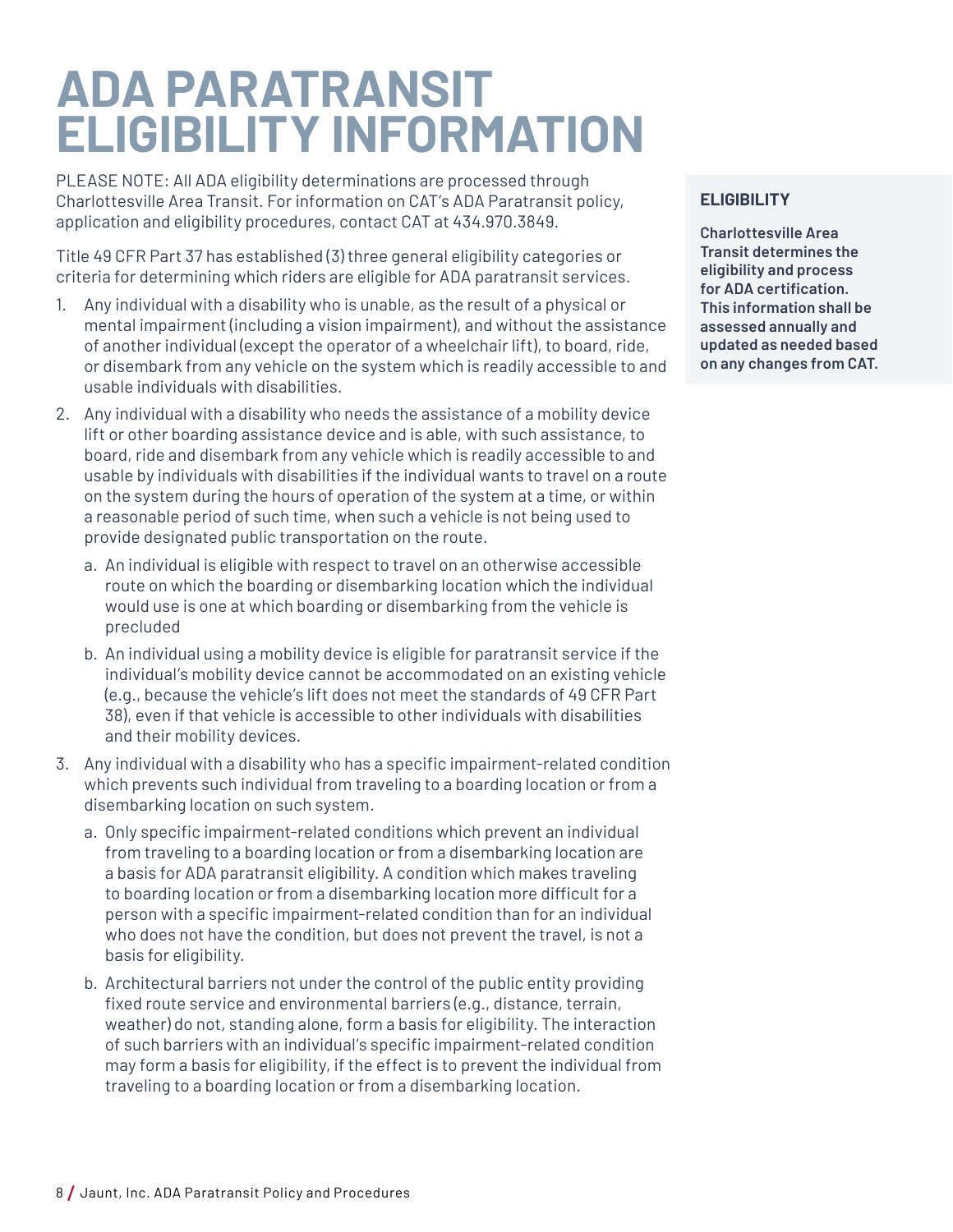### **TYPES OF ELIGIBILITY**

The ADA requires consideration of eligibility for trips that an applicant or rider makes or might make. For this reason, different types of eligibility that have developed in the transit industry, including:

- **• Unconditional eligibility (all trips)**: When it is not reasonable to use the fixed route service under any circumstances, regardless of weather, distance to the stop, etc.
- **• Conditional eligibility (some trips)**: When an individual can be reasonably expected to make some trips on the fixed route service. For example, a person may be able to reach bus stops that are no more than three blocks away, and where there is a safe, accessible path of travel, but may require paratransit if distances are greater than three blocks, or if there are travel obstacles such as steep hills, deep snow or ice, or other obstacles. Another person may have a variable health condition; on some days fixed route use is possible and on other days, it is not.
- **• Temporary eligibility:** The ADA also includes temporary eligibility for individuals with disabilities that prevent them from using the fixed route system for a limited period of time. It may be given to those who receive travel training regarding how to use a fixed route system.

#### **COMPLIMENTARY PARATRANSIT FOR VISITORS**

Visitors to Charlottesville, VA who are disabled and require paratransit services, shall, for the period of their visit, have the same rights and privileges regarding ADA paratransit service as an eligible local user, without any higher priority being given to either. These requests will be reviewed and processed by CAT within one (1) business day.

A visitor is defined as someone who does not reside in the jurisdiction or jurisdictions served by the public entity or other public entities with which it coordinates paratransit service.

A visitor can become eligible in one of two ways.

- 1. Present documentation from his or her "home" jurisdiction's paratransit system. "Full faith and credit'' to the ID card or other ADA documentation from the other entity.
- 2. If the individual has no such documentation, CAT may require the provision of proof of visitor status (i.e., proof of residence somewhere else) and, if the individual's disability is not apparent, proof of the disability (e.g., a letter from a doctor or rehabilitation professional). No documentation of disability is being required if the visitor's disability is apparent, such as, for example, a person using a wheelchair, or an individual who is blind or has a vision impairment and travels with a guide dog. The transit agency must provide paratransit service to the individual.

*CAT/Jaunt is not required to provide paratransit service to a visitor for more than twenty-one [21] days per year; that is, per 365-day period from the first day of use. The visitor does not need to take the days consecutively. A review of the past history from the first date of service will be conducted to determine whether the visitor has additional days of remaining service available.*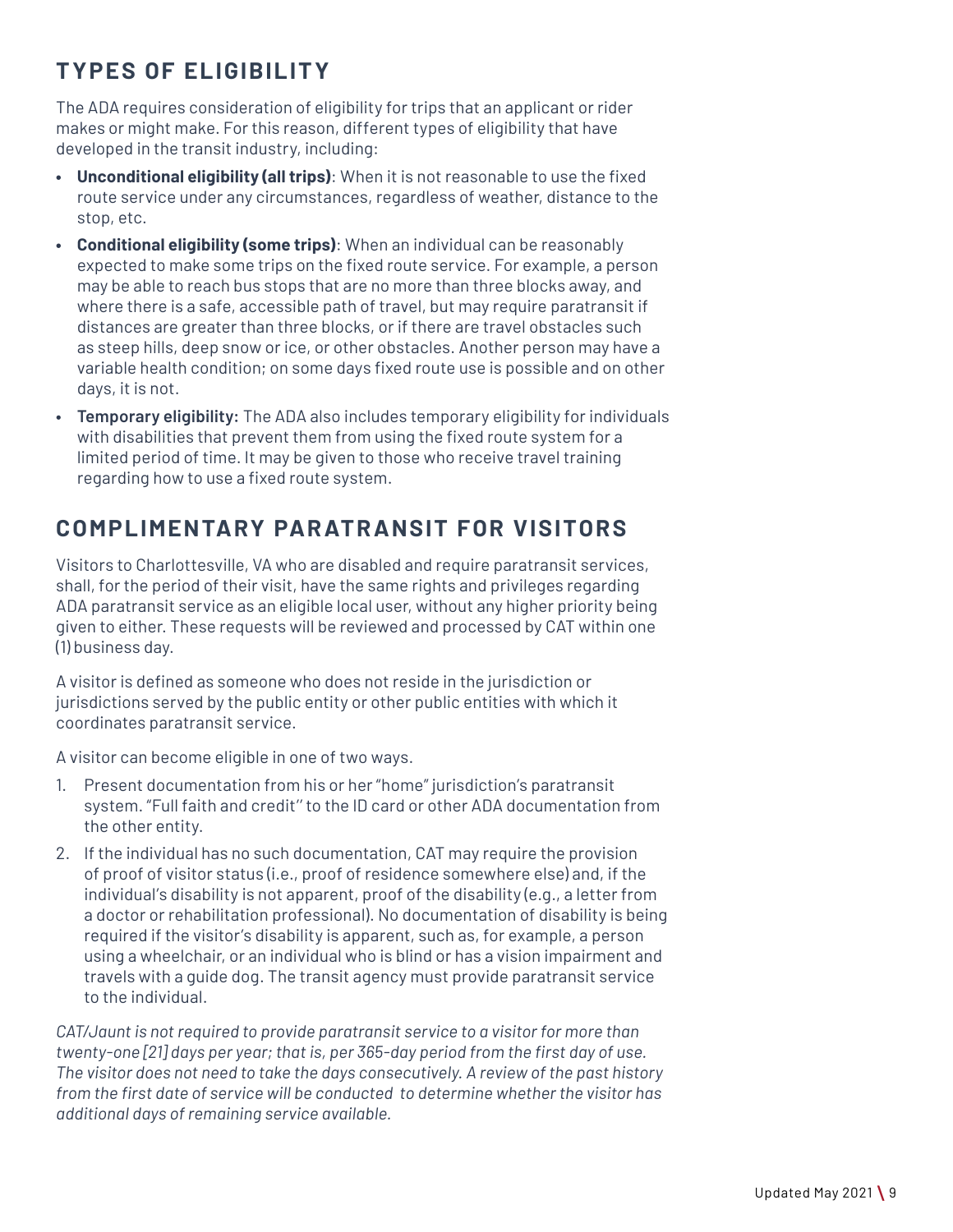## **ADA COMPLIMENTARY PARATRANSIT APPLICATION & APPEALS PROCEDURES**

PLEASE NOTE: All ADA applications and appeals are processed through Charlottesville Area Transit.

To use Jaunt's ADA Complimentary Paratransit Services a person must complete an ADA application and submit to CAT. Because the ADA requires paratransit service only for people who are unable to use the fixed route service due to a

disability, eligibility determination focuses solely on the person's functional ability to use the fixed route service. The application process may include functional criteria related to the substantive eligibility criteria and, where appropriate, functional evaluation or testing of applicants. **There are no fees associated with applying for ADA paratransit service**.

# **PASSENGER ASSISTANCE**

All Jaunt drivers are trained in passenger assistance techniques and will provide passenger assistance, if requested, in boarding and disembarking the vehicle. Passenger assistance may include guiding the passenger to the vehicle, lending a steady arm for balance in boarding the vehicle, finding a seat or securing a wheelchair. The driver may refuse service if the passenger cannot safely travel to and from the vehicle without the driver lifting or carrying the passenger. Individuals who need extensive assistance in traveling should arrange for a Personal Care Attendant to accompany and assist them. ADA Paratransit does not provide Personal Care Attendants.

Jaunt will provide assistance requested by or on behalf of a passenger with a disability in moving between the entrance or other vehicle drop-off point and the location where passengers board and disembark from the vehicle. This includes assistance in accessing key functional areas of their destination. This includes providing assistance to wheelchair passengers in a manual wheelchair who need help descending or climbing steps. This assistance is limited to one step. Further, drivers are required to push manual wheelchairs up and down

an ADA compliant ramp, unless it poses a risk and harm to the driver. This also includes drivers opening the door for a wheelchair passenger who wishes to enter or exit the main entrance of their origin and destination. **In order to maintain continuing control, drivers may decline to provide assistance that causes them to lose sight of the vehicle.**

ADA Paratransit drivers will not enter passenger's homes. For the safety and protection of both drivers and passengers, it is against our policy to provide this type of assistance.

Drivers are required to promptly provide assistance to passengers with disabilities who are not able to get on or off a vessel without assistance, and may use any means to which the passenger consents (such as lifts, ramps, boarding chairs, or assistance by the driver). However, Jaunt does not require a passenger with a disability to accept assistance if he or she is readily able to get on or off of the vehicle independently.

ADA Paratransit is not a delivery service. Passengers are responsible for carrying their own belongings. Packages that cannot be stowed on a passenger's lap or under the seat are not permitted.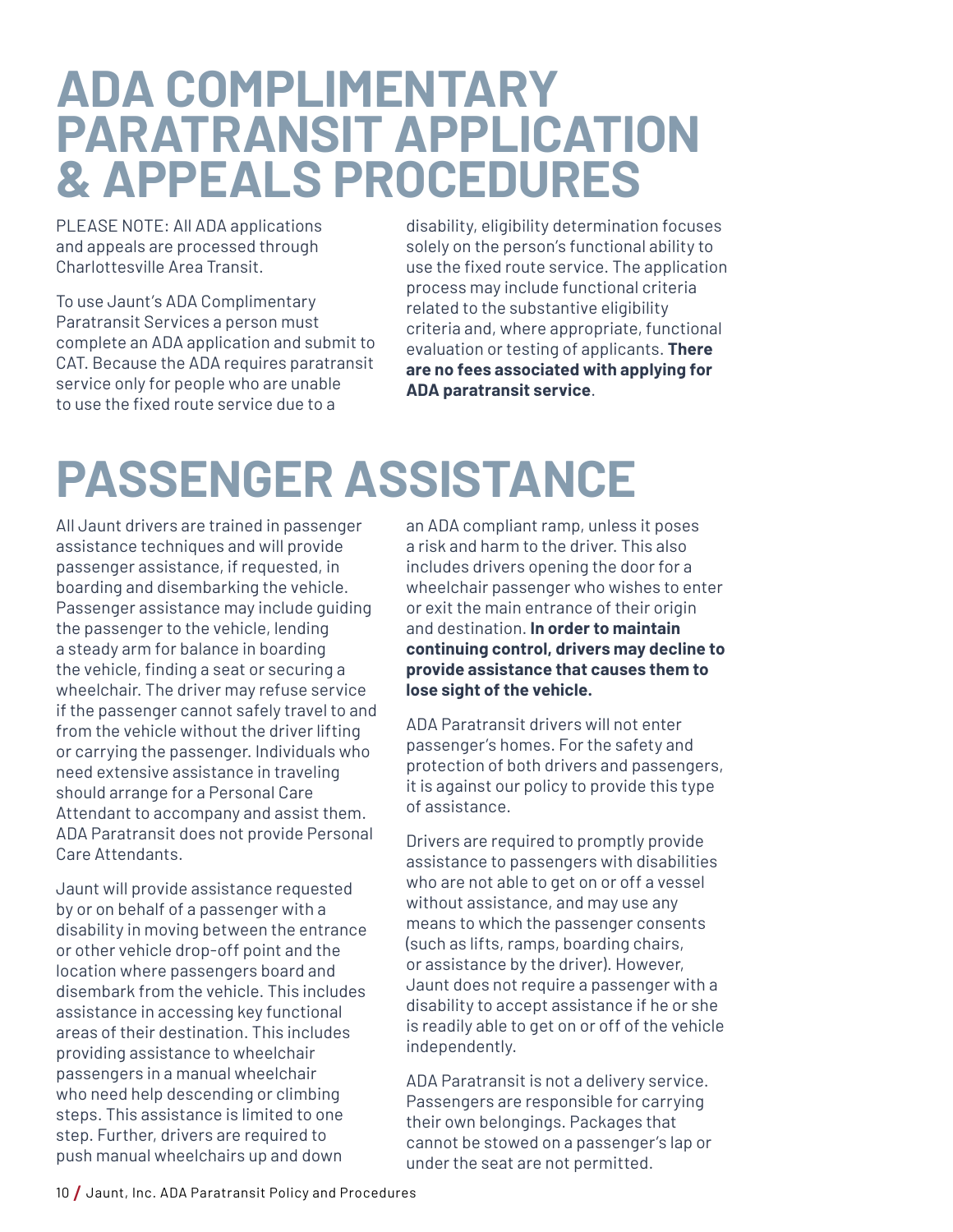# **PERSONAL CARE ATTENDANT**

A Personal Care Attendant (PCA) is someone designated or employed specifically to help an individual with a disability meet his or her personal needs in daily living activities. Passengers needing the assistance of a PCA must indicate this on their ADA Paratransit eligibility application form. **A registered PCA may accompany the ADA passenger free of charge.** 

Individuals who need extensive assistance in traveling (beyond that which the ADA Paratransit driver can provide), including lifting, carrying, support during the ride, and behavior control, must arrange for a PCA to accompany and assist them. ADA Paratransit does not provide PCAs. It is strongly recommended that a person who requires the use of a PCA always travel with their PCA since drivers cannot provide assistance beyond that which is described in the previous section.

## **POLICY ON PORTABLE BREATHING AIDS**

Portable oxygen supplies and respirators are permitted on board ADA Paratransit with proper notification. Oxygen tanks must be secured so they do not move during transport. Information about the use of this equipment must be provided to the reservationist when scheduling service.

## **PASSENGER SECUREMENT POLICY**

#### **W H EELCH A IR S**

All wheelchairs and mobility devices will be accommodated. Jaunt's ability to accommodate the wheelchair will be evaluated on a case-by-case basis. All wheelchairs must be secured to the vehicle in the designated area. The driver will provide assistance in securing the wheelchair.

In the event that a wheelchair cannot be secured or an individual using a wheelchair makes a request, the passengers may transfer to a regular seat on the vehicle so long as they are able to accomplish the transfer independently or with the assistance of a Personal Care Attendant. Drivers will not lift passengers.

### **SEAT BELTS**

**Jaunt requires that all passengers wear seatbelts in vehicles.** Persons using wheelchairs should be secured to their chairs in addition to having their wheelchairs secured to the vehicle. The driver will provide assistance in fastening seatbelts upon request.

**The dimensions and weight of wheelchairs and mobility devices Jaunt can accommodate measure no more than 30 inches wide, from outsides of wheels, and 40 inches long, from the back wheels to the required footrests, and weigh no more than 600 pounds total combined weight of the chair and person.** *This information shall be assessed annually and updated as needed to reflect Jaunt's vehicle capacity.*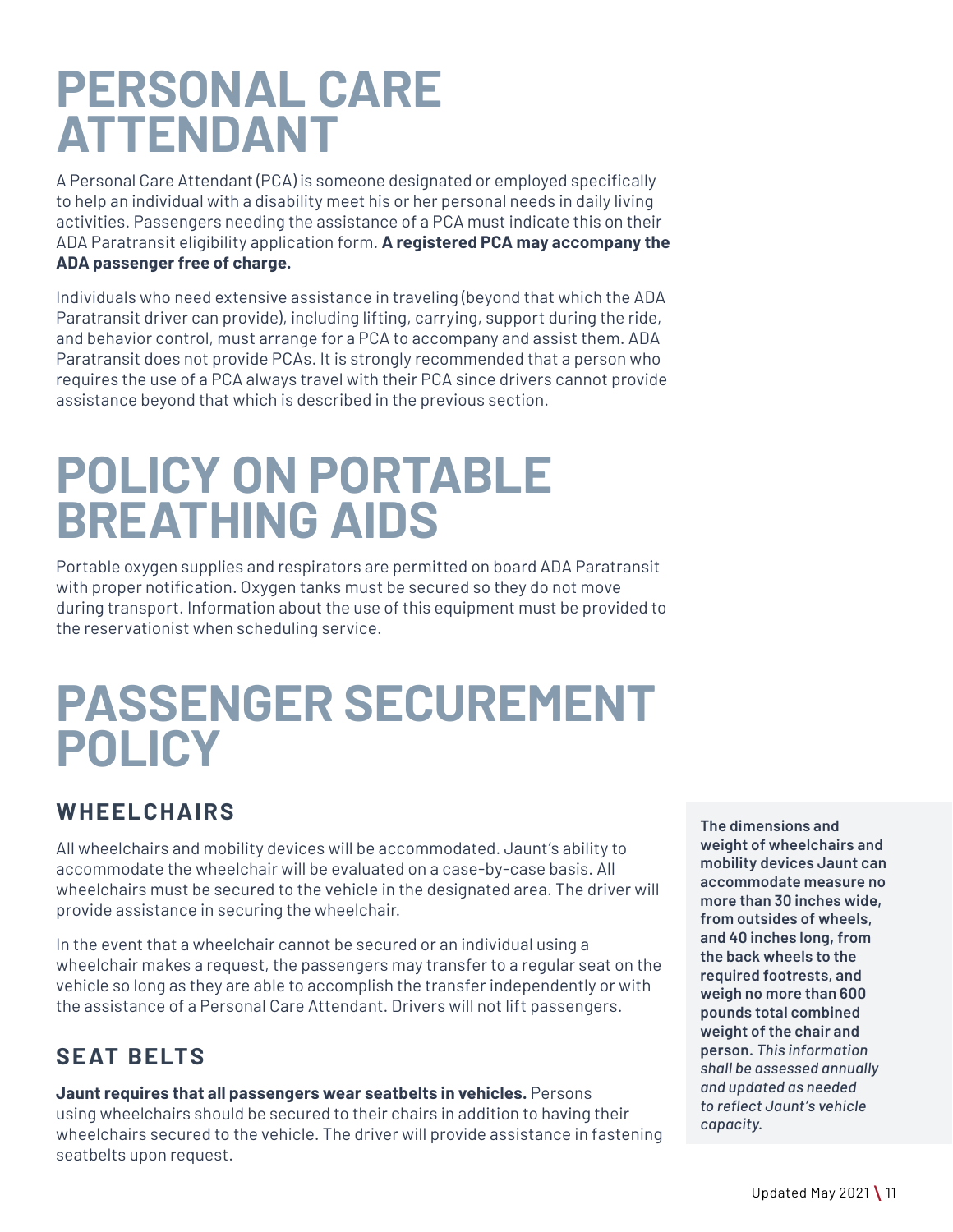State laws allow passengers with certain medical conditions to obtain a waiver from wearing the lap, but only if their healthcare provider documents and certifies the medical reason why the lap belt or shoulder belt should not be worn. Those who apply for a waiver (and their doctors) will be fully informed of the safety risks to the customer, other passengers and Jaunt drivers. Proper tie down of mobility devices is always mandatory. Waiver applications are available and are valid only upon verification by Jaunt. After verifying the application, we will make a notation of the exception which will appear in the driver's instructions.

All children five years old and under must utilize a child safety seat during transport. The customer is responsible for providing and securing the car seat.

Passengers must comply with the Jaunt Securement Policy, or have an exception on file with Jaunt, or they will not be transported. Drivers are not permitted to move the vehicle until all passengers are secured, and must stop the vehicle if belts are removed during travel.

For questions about the policy or to obtain a waiver application form, please email **dordille@charlottesville.org**, or call 434.296.3184.

# **LIFT USE POLICY**

Jaunt strongly recommends that persons who wish to use the lift to board do so only when seated in a wheelchair. Persons who do not use wheelchairs but wish to use the lift to board or de-board the vehicle should inform the reservationist when scheduling service. This is necessary for vehicle scheduling considerations. Standees with disabilities who do not use wheelchairs but have difficulty using steps (e.g., an elderly person who can walk on a level surface without use of a mobility aid but cannot raise his or her legs sufficiently to climb bus steps) may also use the lift by request.

# **MOBILITY AID**

Jaunt will not deny service or restrict the use of any mobility aid, including, but not limited to walkers, crutches, canes, braces, or similar devices. In addition, Jaunt must also make reasonable modifications to these policies, practices, or procedures to permit the use of other powered mobility devices used by persons with mobility impairments (e.g., Segways), unless it can be demonstrated that a specific device cannot be operated on board the vehicles consistent with legitimate safety requirements.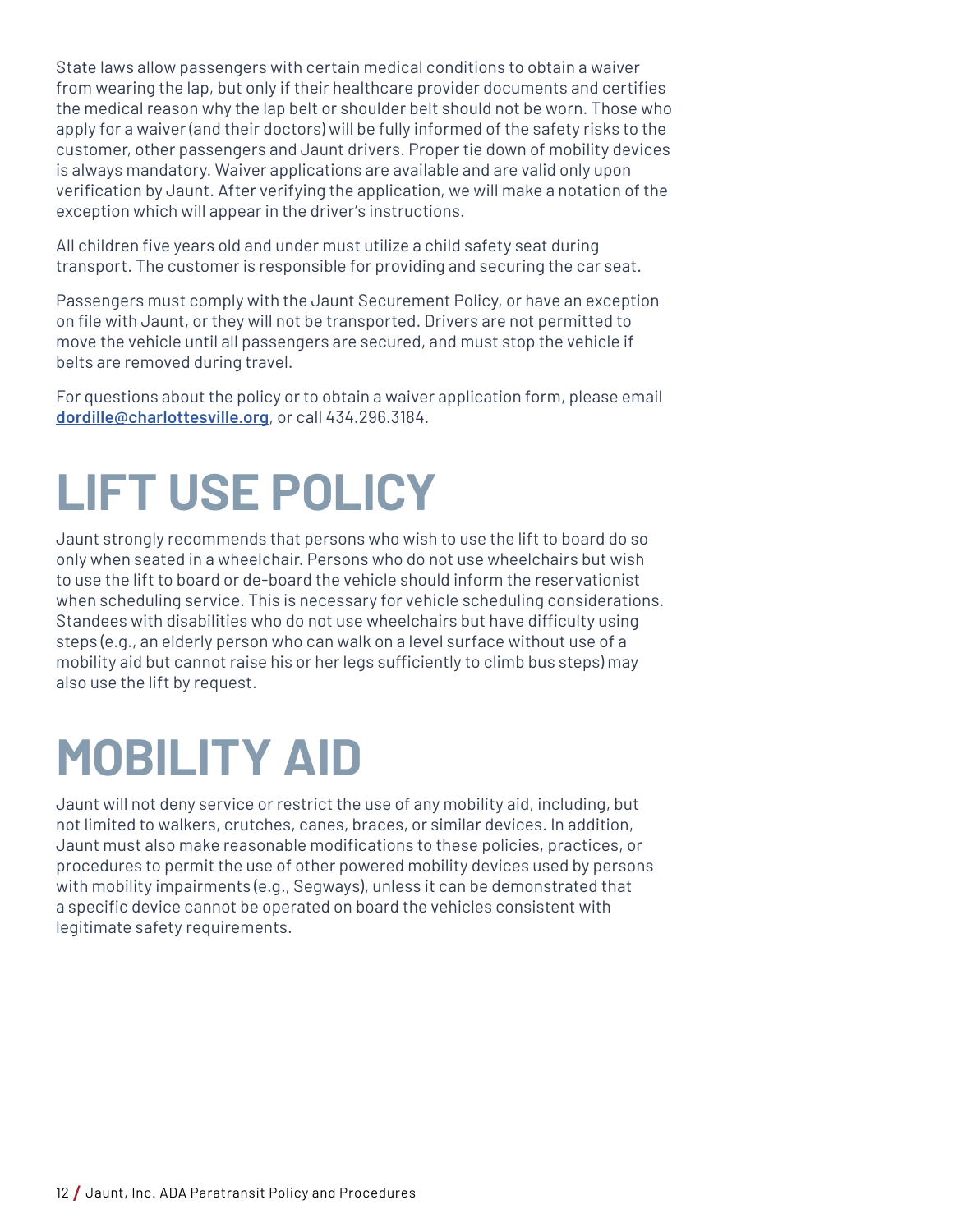# **SERVICE ANIMALS**

#### **Service animals are animals that are individually trained to perform a task.**

You may travel with a service animal, such as a guide dog or miniature horse. Snakes, birds or other exotic animals are not considered service animals under the ADA. Comfort or therapy animals, which are used solely to provide emotional support, are also not considered service animals under the ADA. Be sure to tell the reservation agent when scheduling your trip that you will be traveling with a service animal. There is no fee to bring your service animal. Your service animal must be under your control at all times and cannot ride on a Jaunt seat. Your service animal can ride in an approved animal carrier or can ride on the floor at your feet. If your service animal displays any aggressive or disruptive behavior, Jaunt can require that the animal be removed from the vehicle. Service animals ride fare free.

# **GENERAL POLICIES**

The following polices apply to all of Jaunt's services, including ADA Paratransit.

- Passengers must pay the fare upon boarding the vehicle. Exact change or valid ticket is required.
- For the comfort of all passengers, smoking (including electronic cigarettes), eating, drinking, chewing and using illegal substances in Jaunt's vehicles are prohibited.
- When playing an audio device, use a headset and keep the volume low so that others are not disturbed. Also, be considerate of other passengers when using personal communication devices. Keep the conversation brief and your voice low.
- Limit your conversation with the driver to questions regarding Jaunt services only, so the driver can focus his/her attention on safe driving.
- A driver may refuse to transport a passenger who appears to be under the influence of alcohol, illegal or dangerous substances, or whose behavior or language appears abusive, offensive, disorderly or dangerous to himself, the driver or other passengers.
- Passengers may not carry articles onto a Jaunt's vehicle that cannot be held by the passenger or secured under the seat. Passengers shall not place articles in the aisle of the vehicle.
- Strollers are permitted on Jaunt vehicles only if folded.
- A parent or guardian must accompany children 5 and under.
- During inclement weather, Jaunt may have to limit ADA paratransit service. Specifically, service may be limited for those roads and corridor that pose a safety risk to the vehicle and driver. Passengers should contact Jaunt's offices for service updates during known inclement weather occurrences.

**Service animals are animals that are individually trained to perform a task. Service animals ride fare free.**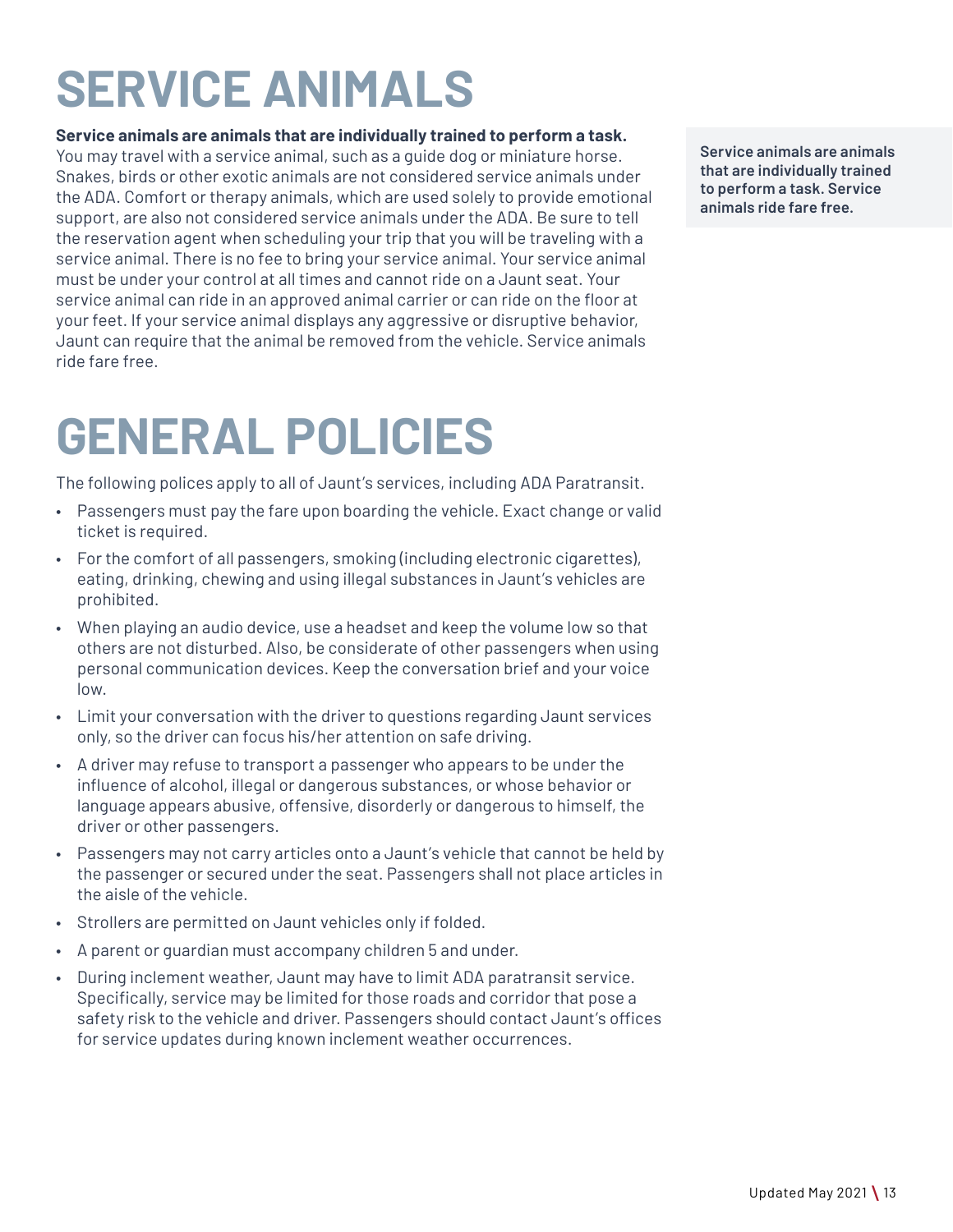# **TRIP SCHEDULING PROCEDURE**

### **TO SCHEDULE A TRIP**

Call Jaunt's Reservation Office at 434.296.3184 between 8:30 a.m. - 5:00 p.m., Monday – Friday, at least one (1) business day before your appointment time (reservations are accepted up to 14 days in advance).

- To schedule an ADA Paratransit trip, Press 3
- To check on an existing trip, Press 2

Hearing-impaired customers can use TTY (for the deaf or hard-of-hearing), 1.800.828.1120, or 711 to contact Jaunt to schedule a trip. You may also email your request to trips@ridejaunt.org.

We strongly recommend that passengers call to schedule a trip as soon as possible, up to 14 days ahead of time. If a passenger is scheduling a trip for the next day, Jaunt strongly recommends a passenger call during office hours on the business day preceding the requested trip.

Be prepared to give the reservation agent the exact addresses of your pick-up and drop-off locations. If your pick-up location is at a building with more than one entrance, please indicate which entrance you will use.

Tell the reservation agent if you will be riding with a mobility aid, companion, service animal, or personal care assistant (PCA). If travelling with a PCA/companion, please also notify the reservations agent if your PCA/companion will be travelling with a mobility aid.

### **SCHEDULING TRIPS**

- Arrange your return trip at the same time you make a reservation for pick-up.
- If you need to arrive at your destination no later than a specific time, please tell the reservation agent you would like to book your trip by appointment time. Please take into account for traffic, shared ride with other customers, and other possible delays when booking by appointment time.
- If Jaunt is unable to provide a trip at the time you request, the agent will help you select another time within 60 minutes before or after your originally requested time.
- Provide as much information as possible that can assist the driver in locating your exact pick-up or drop- off location. For example, appropriate entrance, color or type of building, store name, or any other specific description. This information should be kept to no more than 64 typed characters or the equivalent of one short sentence.
- All trips are treated with equal priority. For example, a trip going to a sporting event has the same priority as a trip going to a dialysis treatment.
- Please provide a telephone number at which you may be reached at time of pick-up.
- Jaunt does not provide vehicle choice.

### **HOW TO CANCEL A TRIP**

Customers are expected to cancel trips at least two hours before the beginning of their pick-up window. Trips not cancelled within two hours are subject to the No ¬Show/Late Cancellation policy. You may cancel a trip by calling Jaunt at 434.296.3184 or TTY 711 and follow the prompts to cancel your trip. If a customer does not cancel the trip in advance, it will be considered a "no-show" (see "No Show" Policy).

### **HOW TO PAY THE FARE**

Each time a passenger boards the vehicle they must pay the fare in exact change or by tickets. The fare for ADA Paratransit services is \$1.50 each way. A companion (permitted only if scheduled in advance) must also pay the \$1.50 fare.

#### **HOW TO PURCHASE TICKETS**

Tickets and passes may be purchased by mail or in person at the Jaunt office, 104 Keystone Place, Charlottesville, VA 22902.

#### **In Person**

Tickets may be purchased at the Jaunt office at 104 Keystone Place, Monday - Friday, 8:30 a.m. to 5:00 p.m. Cash or checks payable to Jaunt are accepted. Credit cards are also accepted for payment via phone or walk in customers.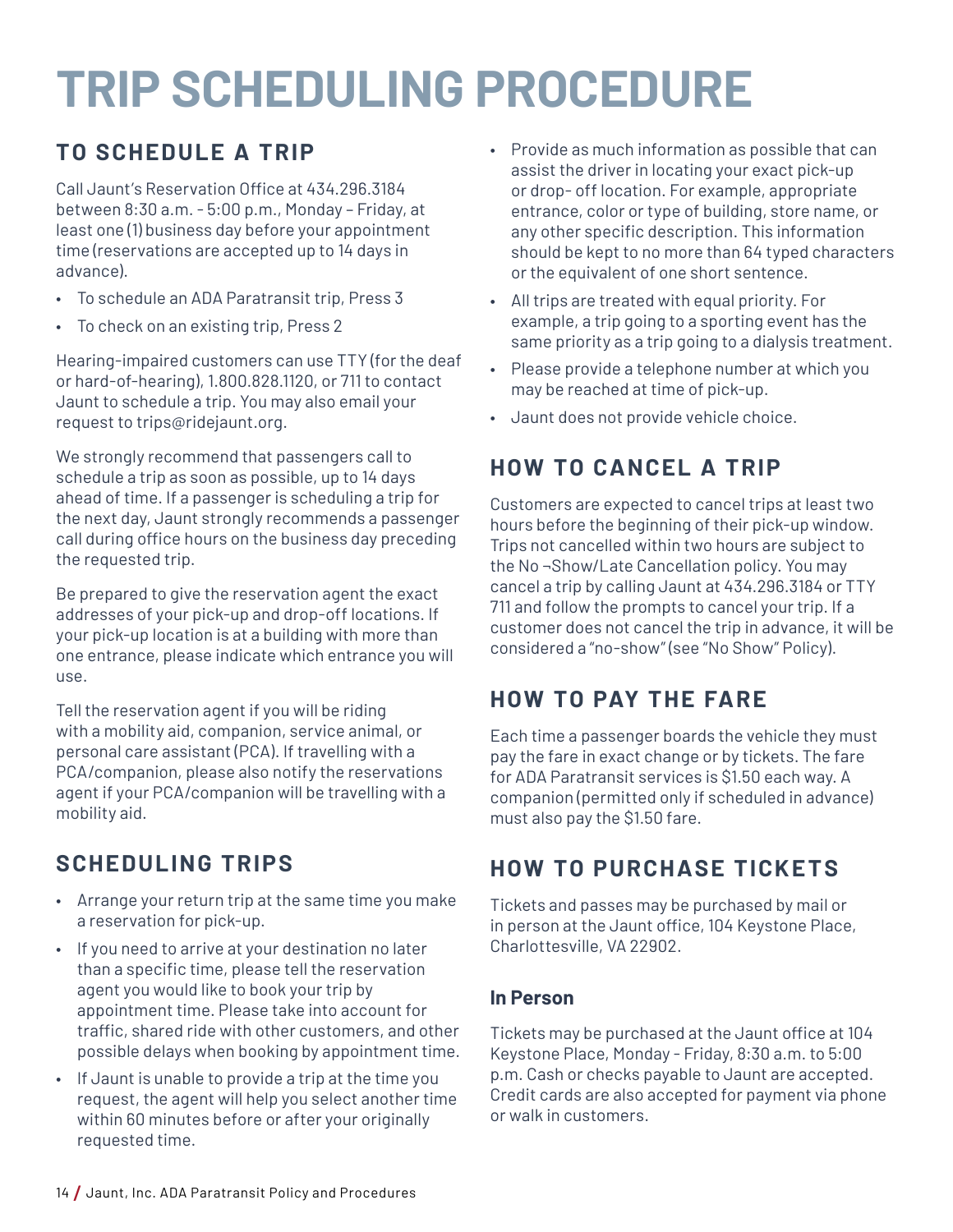# **JAUNT NO STRAND POLICY**

Jaunt is committed to the safety and security of its customers. If we provide transportation for a customer to a given location, we will make every attempt to provide the return trip, even if the customer fails to appear for boarding within the scheduled pickup window. Return service will be provided as soon as possible but may be delayed depending upon prevailing traffic conditions and scheduling considerations.

The exceptions to this policy include but are not limited to the following:

- The customer booked a one-way trip to a location and did not schedule a return trip.
- The customer requests to disembark from the vehicle before reaching his/her destination.
- The customer refuses to follow applicable operational and/or safety policies required for transport.
- The customer demonstrates inappropriate, aggressive, threatening, or abusive behavior toward others.
- At times when transportation is not possible due to weather conditions, Acts of God, acts of terrorism, civil disturbances, work stoppage or any other natural disaster outside of CAT control that may cause the suspension of service.

If a customer is a no-show for a trip originating from their home, no vehicle will be sent back to the home to perform the trip.

## **WILL CALL TRIP REQUESTS**

As a service to riders who may not be able to predict their desired pickup time for return trips from medical appointments, Jaunt permits complimentary paratransit riders to leave their exact pickup time for their return trips open (i.e., "will call"). Will calls will be offered until 2:00 pm. After 2:00 pm, riders must schedule a desired pickup return time. Riders will still have the option to adjust their return time day of, incase their appointment ends early or runs late. When riders know the time that they will be ready for pickup, they should contact Jaunt which will then dispatch a vehicle. The rider should expect an estimated wait time of 15 minutes to an hour after calling. Jaunt reserves the right to limit this option due to capacity issues. Jaunt does not charge anything additional for this service.

**Will calls are considered to be a premium service. The ADA does not mandate this service but Jaunt chooses to offer it as a convenience to its passengers.**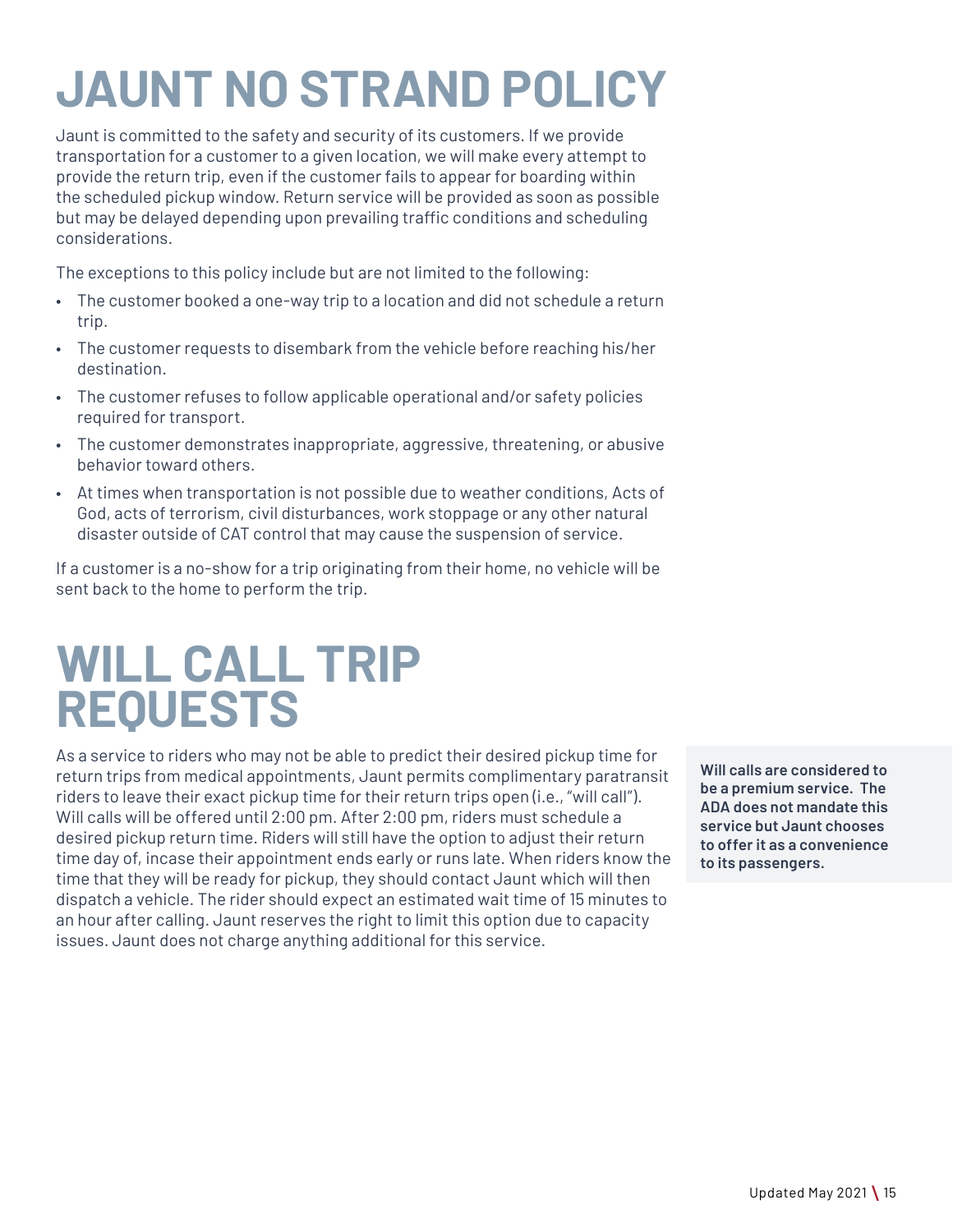# **JAUNT VEHICLES**

- Jaunt has lift and ramp equipped vans. Jaunt does not accommodate requests for specific types of vehicles. Accessible vehicles are used to transport both ambulatory customers and customers who use wheelchairs/scooters requiring a lift to board a vehicle.
- In general, Jaunt vans and lifts will hold wheelchairs and scooters up to 48" long, 30" wide, and weighing up to 600 pounds including the occupant. Mobility aids beyond these specifications might not be transportable. We reserve the right to refuse transport if the mobility device is in unsafe condition due to broken, inoperable or missing parts. Jaunt will make every effort to accommodate larger, heavier mobility devices up to the capacity of the service vehicle provided. Examples of mobility aids that are not allowed on Jaunt vehicles are shopping carts and "geri" chairs (chairs used in healthcare facilities to mobilize patients). For your safety, please make sure that brakes, batteries, and other parts on your wheelchair or mobility device are in good working condition.
- If you need assistance boarding the vehicle, the driver will assist you. All drivers are trained to operate a wheelchair lift and the mobility aid securement devices. Ambulatory customers utilizing the vehicle lift should use provided hand rails for safe boarding.

# **DIRECT THREAT AND ABUSIVE BEHAVIOR**

Jaunt service may be suspended or terminated due to inappropriate, aggressive, threatening or abusive behavior toward other customers or Jaunt employees, any illegal conduct, and non-payment of Jaunt fare. Service suspensions may also result from abusive behaviors such as verbal assault, intentionally tying-up Jaunt telephone lines and repeat violations of Jaunt policies. This policy is not only limited to customers, but also to those acting on behalf of the customers, such as PCAs. If you dispute a suspension under this policy, you have the right to file an appeal. Appeal Requests must be filed in writing, by the deadline and per the instructions within the appeal packet. A copy of the appeal process will be sent to you with your suspension letter.

# **SEVERE WEATHER OR HAZARDOUS CONDITIONS**

During severe weather, icy or otherwise hazardous road conditions or emergency situations, Jaunt may make service modifications. Examples of severe weather or hazardous conditions are icy roads, snow accumulation, high winds and tornados. During severe weather or hazardous conditions, door-to-door service may revert to curb-to-curb service as needed. Jaunt service changes due to severe weather will be announced on local radio, television, the Jaunt phone system, Twitter messages, this website and the CAT Mobile App.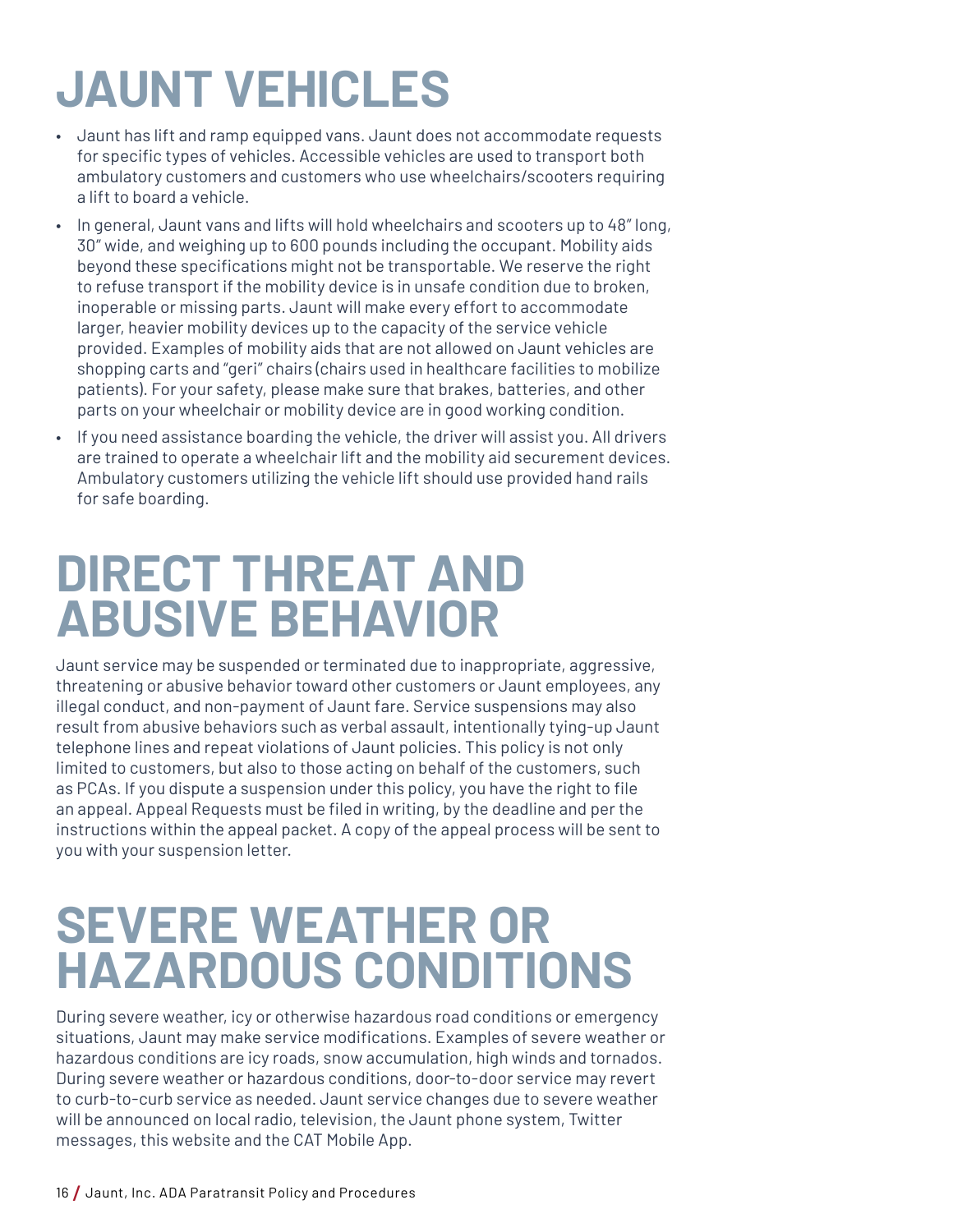# **LOST AND FOUND**

Jaunt is not responsible for lost or stolen items. Please call Jaunt at 434.296.3184 to report a lost item. Staff members will do their best to assist.

## **JAUNT ADA COMPLAINTS POLICY/ PROCEDURES**

As per FTA Circular 4710.1, Jaunt is required to follow specific written procedures for all ADA Complaints. Jaunt is required to promptly communicate its response to any alleged ADA violation to the complainant, including the reasons for the response, and to document responses in its internal records or database for purposes of recordkeeping. Jaunt is required to have a designated person in place to coordinate the ADA complaint process in order to ensure appropriate due process for any actual ADA complaints received. Procedures must be accessible to and usable by individuals with disabilities.

**Definition on an ADA Complaint:** A complaint made by an individual with a qualifying disability who is registered for services, that alleges discrimination, failure to provide a reasonable accommodation, or denial of services based solely upon the individual's disability.

To facilitate prompt access to the complaint process and resolution, Jaunt offers several methods by which an individual may file an ADA complaint including written, electronic, in-person, and via a designated telephone voicemail line.

#### **ADA COMPLAINT METHODS**

Customers may submit complaints using any of the following methods:

- **1. U.S. Mail:** Jaunt ADA Complaints Coordinator, 104 Keystone Place, Charlottesville, VA 22902
- **2. ADA Customer Feedback Line:** Riders can record their complaint at (434) 296-3184 x102 This line is available 24 hours a day, seven days a week and messages will be picked up the next business day.
- **3. Electronic Mail:** Riders can contact Jaunt by e-mail at **ada@ridejaunt.org**
- **4. Language Line:** For riders who speak a language other than English, Jaunt utilizes the services of "Language Line" to facilitate the call. Virginia Relay is available by dialing 711.
- **5. Jaunt web site:** Riders can offer feedback on the Jaunt website at **www.ridejaunt.org**.

#### **FILING COMPLIANT OR INCIDENT REPORT**

When filing a complaint or incident report, customers are encouraged to provide:

• Name, address, telephone, email

• Date and time of the incident

- Reason for Complaint / Description of what transpired
- Mobility aid used (if any)
- Bus and Route number
- Name or description of any involved parties
-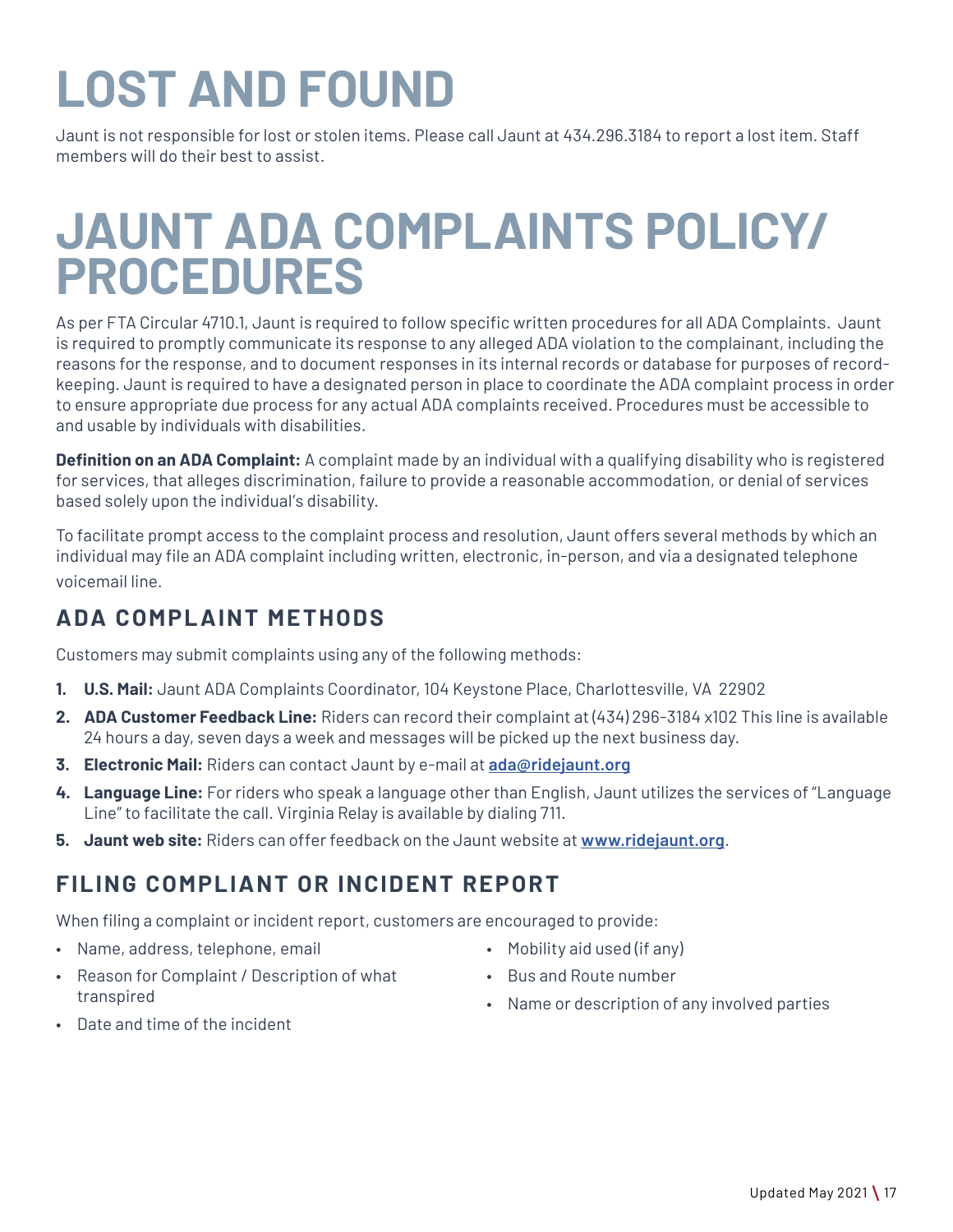### **ADA COMPLAINT PROCEDURE**

This section outlines the Americans with Disabilities Act (ADA) complaint procedures related to providing programs, services, and benefits. However, it does not deny the Complainant the right to file formal complaints with The City of Henderson Human Relations Commissions, Equal Employment Opportunity Commission, and Federal Transit Administration, or seek private counsel for complaints alleging discrimination, intimidation or retaliation of any kind that is prohibited by law.

Section 504 of the Rehabilitation Act of 1973 (Section 504), the Americans with Disabilities Act of 1990 (ADA) and related federal and state laws and regulations forbid discrimination against those who have disabilities. Jaunt is required to designate one or more employees to coordinate Part 37 and Part 27 compliance, respectively, and to have procedures in place specifically to address complaints alleging ADA violations. These procedures are as follow:

#### **Procedure**

- 1. ADA Coordinator is the designated ADA Complaints Responder and Investigator and is responsible for the following primary responsibilities:
	- a. Maintaining written documentation of all stages of a complaint investigation, from receipt to closing
	- b. Communicating Jaunt's response to the allegation to the complainant
	- c. Conducting thorough investigations of all ADA-violation allegations
	- d. Confirming / determining if an ADA allegation is founded or unfounded
	- e. Tracking and documenting any disciplinary action or training stemming from a founded complaint
	- f. Resolution of case and written communication of findings with the complainant.
- 2. The complaint must meet the following requirements:
	- a. Complaint shall be in writing and signed by the Complainant(s). In cases where Complainant is unable or incapable of providing a written statement, a verbal complaint may be made. The Jaunt ADA Coordinator will interview the Complainant and assist the person in converting verbal complaints to writing. All complaints must, however, be signed by the Complainant or his/ her representative.
	- b. Include the date of the alleged incident or when the Complainant(s) became aware of the alleged incident.
	- c. Present a detailed description of the issues, including names and job titles of those individuals perceived as parties in the complaint.
	- d. Federal and state law requires complaints be filed within 180 calendar days of the alleged incident.
- 3. Upon receipt of the complaint, the Jaunt ADA Coordinator shall send a letter to the complainant within thirty (30) days notifying them of the completion and outcome of the investigation. This will include instructions on how to contact FTA if they feel that their complaint was not satisfactorily handled.
- 4. Complaints received by any other employee of Jaunt will be immediately forwarded to the ADA Coordinator.
- 18 / Jaunt, Inc. ADA Paratransit Policy and Procedures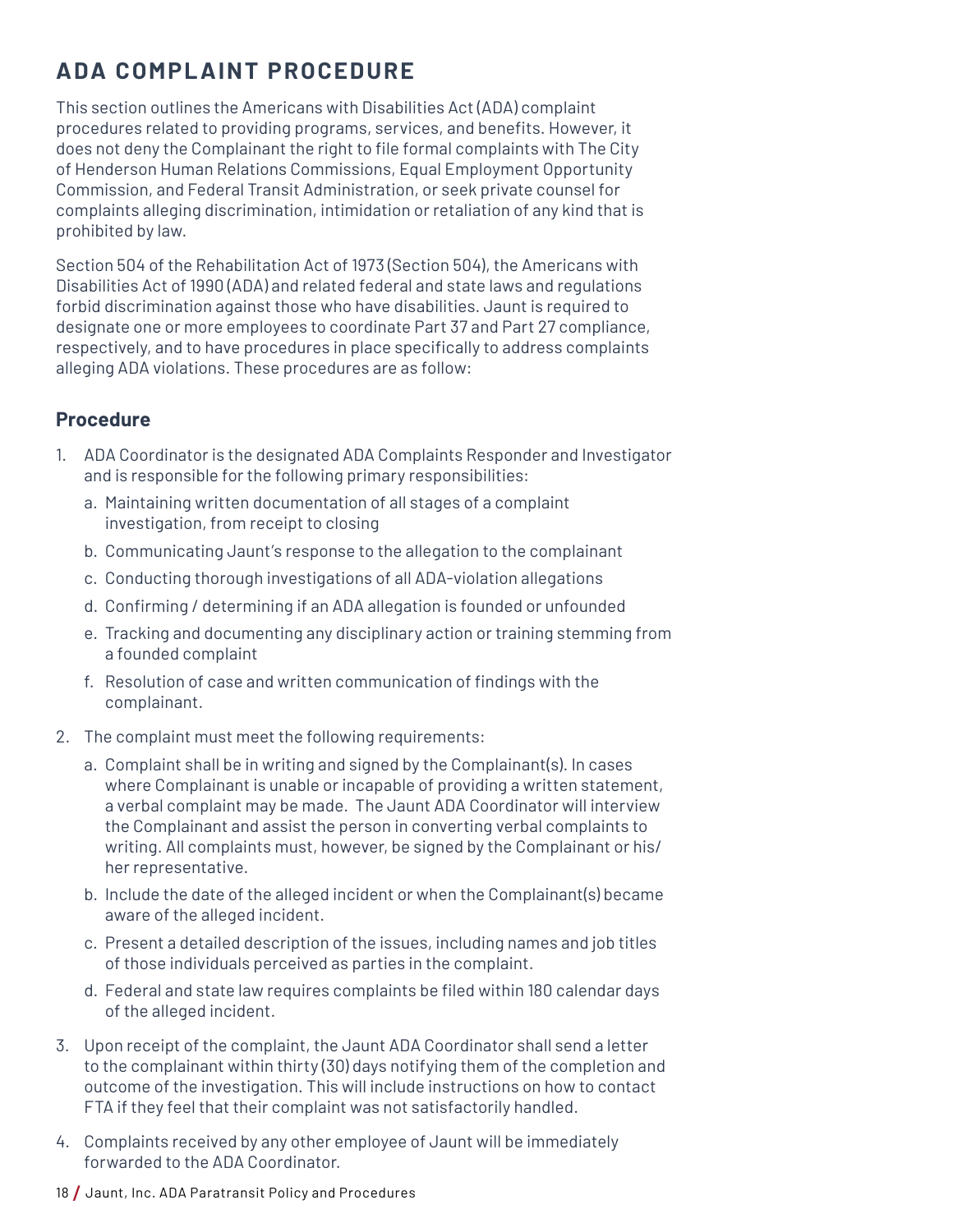- 5. A complaint must meet the following criteria for acceptance:
	- a. The Complaint must be filed within 180 days of the alleged occurrence.
	- b. The allegation must involve a Jaunt service of a Federal-aid recipient, subrecipient or contractor.
	- c. If the complaint is a discriminatory or regulatory violation, the Coordinator will immediately investigate the allegation by reviewing bus video tapes and interview involved parties. All relevant information regarding the investigation shall be logged into the ADA Complaints module of Jaunt's scheduling software Trapeze.
- 6. Founded violations or discrimination triggers an immediate disciplinary/ corrective action.
- 7. A complaint may be dismissed for the following reasons:
	- a. The Complainant requests the withdrawal of the complaint.
	- b. The Complainant fails to respond to repeated requests for additional information needed to process the complaint.
	- c. The Complainant cannot be located after reasonable attempts.
- 8. The investigative report and its finding will be reviewed by the Jaunt ADA Coordinator and the Executive Director. The report will be modified as needed.
- 9. If Complainant is dissatisfied with the determination and/or resolution set forth by Jaunt, the same complaint may be submitted to the FTA for investigation. Complainant will be Team, East Building, 5th Floor – TCR, 1200 New Jersey Avenue, SE, Washington, DC 20590, ADA Assistance Line: 888- 446-4511.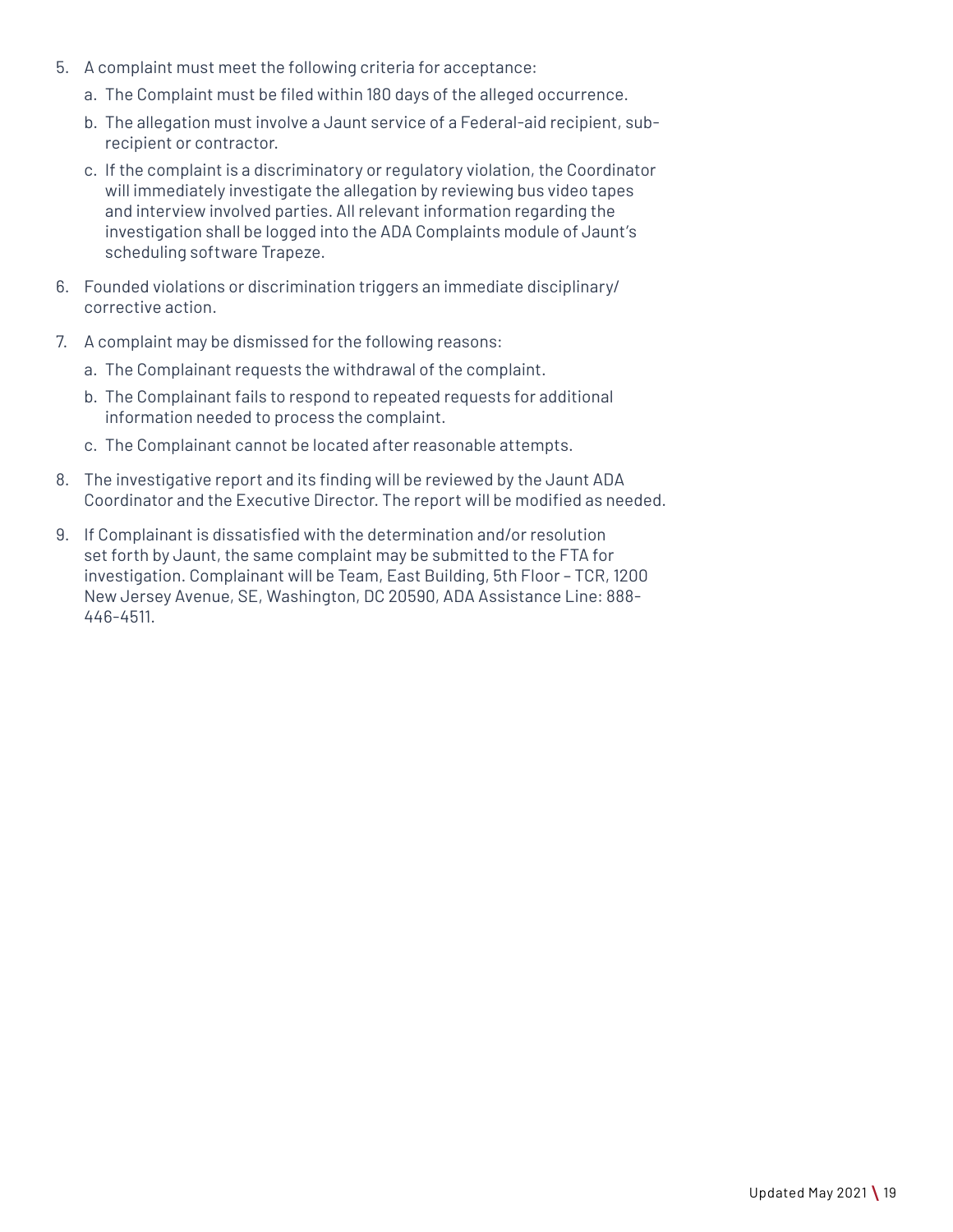### **RECORD KEEPING REQUIREMENT**

- 1. The designated Jaunt Customer Service Representative logs all customer complaints Jaunt receives through voicemail, email, Facebook and CAT's website daily Monday – Friday, except for holidays.
- 2. The Jaunt Customer Service Representative logs all ADA related complaints into Jaunt's central compliant log ("COM" module of Trapeze) with various other complaints and forwards any ADA complaints to the Jaunt and CAT ADA Coordinator (currently CAT's Grants Coordinator) on the day of receipt or the following Monday if received on a weekend.
- 3. Complaint Record Retention Details of complaints will be kept for 1 year and a summary for 5 years.

ADA Coordinator shall be responsible for entering all ADA related complaints, investigation and resolution information into the complaints module of Trapeze, "COM." All elements must be fully documented during the course of an investigation, including notation that an element is not applicable (N/A).

- 1. Jaunt Staff Entering Information
- 2. Time and Date Complaint was Received
- 3. Name of Complainant
- 4. Contact information of Complainant
- 5. Time and Date of Incident
- 6. Bus#/Driver Description (if applicable)
- 7. Notes on Initial Communication with the Complainant
- 8. Email or documented phone call to the complainant acknowledging receipt of the complaint and indicating further communications will occur once the investigation is complete
- 9. Investigation: view bus video, driver or witness interviews, any other applicable documents
- 10. Investigation Results Narrative documented
- 11. Any Disciplinary Action Taken (retraining, suspension, warning)
- 12. Personnel File Updated (if applicable)
- 13. Letter/Email sent to complainant communicating the reasoning behind the response and the results of the investigation within thirty (30) days of initial complaint
- 14. Resolution/Close Case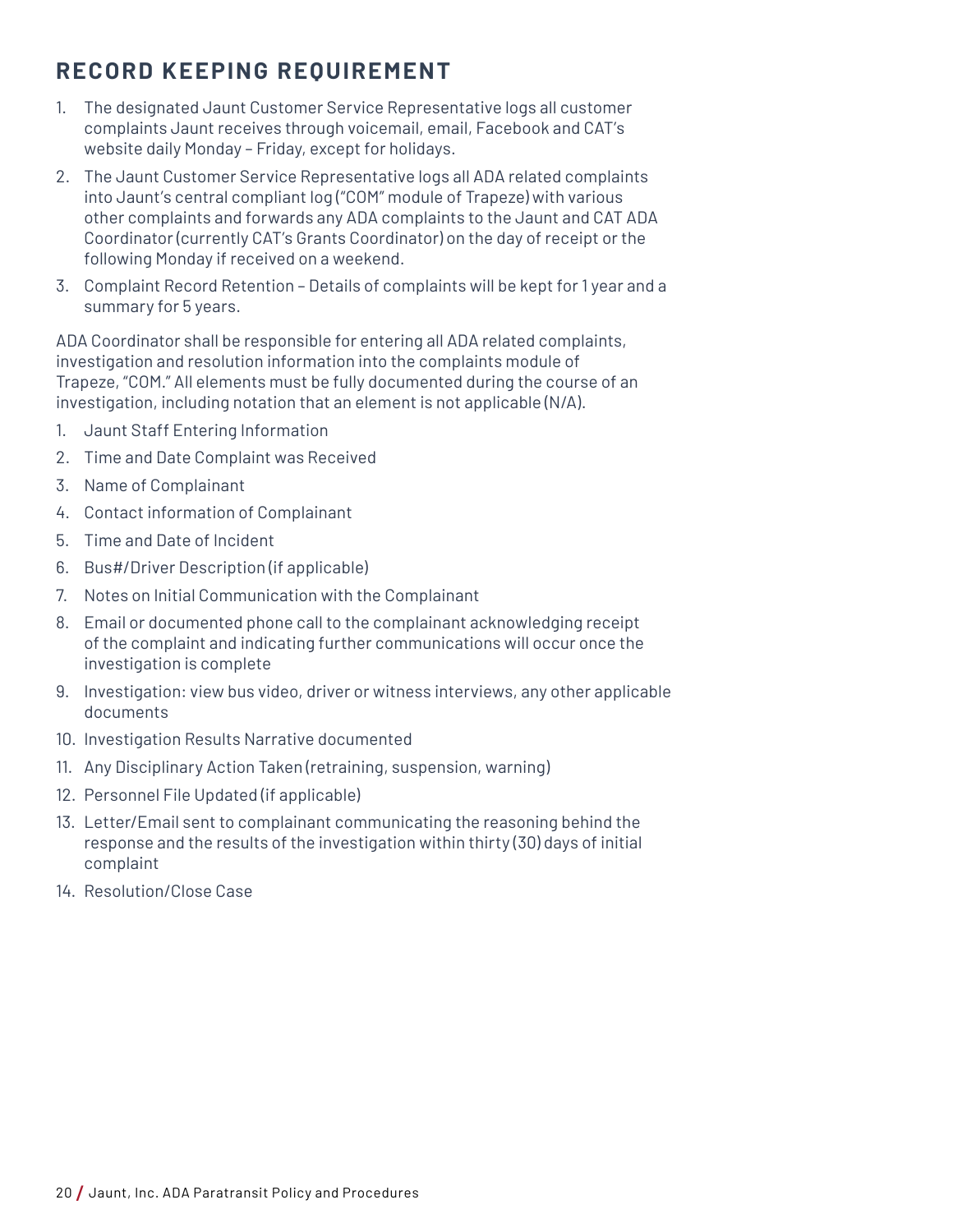# **ADA PARATRANSIT NO SHOW POLICY**

Jaunt provides ADA Complimentary Paratransit for the City of Charlottesville and urban Albemarle County. Per FTA C 4710.1, Jaunt may establish an administrative process to suspend, for a reasonable period of time, the provision of complimentary paratransit service to ADA eligible individuals who establish a pattern or practice of missing scheduled trips.

Sporadic passenger incidents of no showing, cancelling at the door, and cancelling late for requested trips are an expected cost of doing business for a paratransit system. However, as the cost for providing ADA complimentary Paratransit service is growing and all eligible demand for paratransit trips must be met; excessive no shows, cancels at door, and late cancellations adversely affect the efficiency of service to other customers and significantly adds to the cost of operating the services

#### **DEFINITIONS**

**Pattern or Practice of Customer Missing Trips:** When there are intentional, repeated, or regular actions, not isolated, accidental, or singular incidents of not canceling trips; only actions within the control of the individual count as a part of a pattern or practice.

**Be Ready Time:** When the customer calls to reserve their ride, they will be given a 25-minute (15 minutes before to 10 minutes after their schedule time) "pickup window" in which the vehicle will arrive. If a customer requests a 7:00 AM pickup time, they will be advised that their "Be Ready Time" is 6:45 AM. The bus is not late unless it has not arrived by 7:10 AM.

**Advanced Cancellation:** When the customer (or the customer's advocate/ caregiver) calls and cancels a scheduled trip at least 2 hours prior to Be Ready Time. If a customer has an early morning trip scheduled before 6:00 AM, they will need to leave the cancellation message on the voice mail to be retrieved by the Jaunt Reservation Center as soon as it opens at 5:00 AM or call no later than 5:30AM.

**Cancel at Door:** When the vehicle arrives at the location designated for a specific scheduled trip within the 25-minute window of the Be Ready Time and the customer (or the customer's advocate/caregiver) notifies the driver at that time that they no longer need the scheduled trip. The driver will verify the need for any other trips scheduled for that day and advise Dispatch accordingly when calling in the cancel at door.

**Cancel Late:** When the customer (or the customer's advocate/caregiver) does not call and cancel a scheduled trip at least 2 hours prior to the Be Ready Time (other than early morning trips).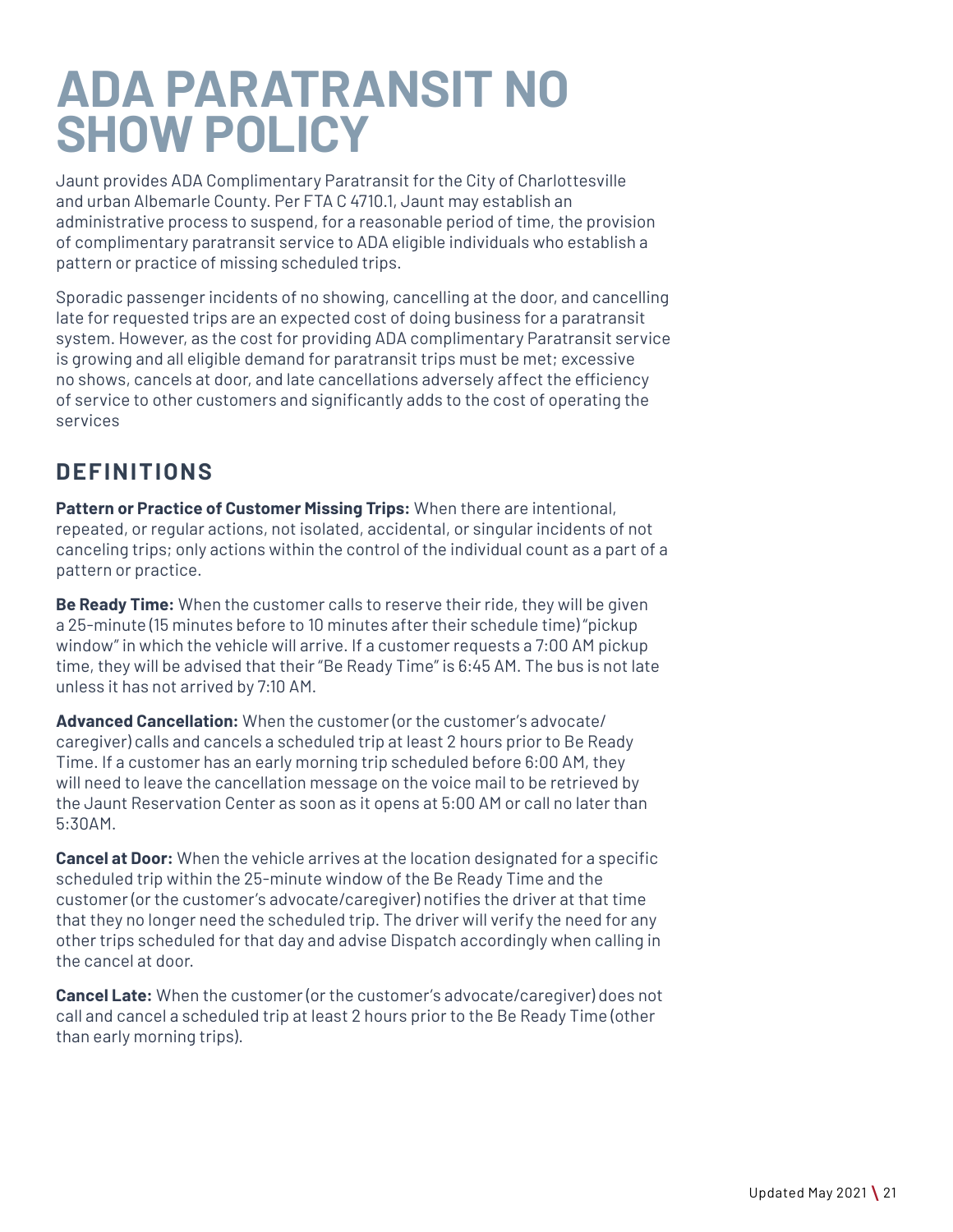**Missed Trip:** A missed trip occurs when our bus arrives outside of the 25-minute pick up window and the passenger chooses not to ride. A missed trip is not counted against a passenger because it was Jaunt's error.

**Excessively Long Trip:** Jaunt uses one (1) hour as a maximum ride length as a quick guide for our reservations, schedulers, and dispatchers. Any trip exceeding one (1) hour would be considered excessively long. In addition, Jaunt will compare a short, medium, and long trip on the fixed route service provided by CAT to its own comparable ADA trips to determine if the ADA service is excessively long

**Denials:** If Jaunt is unable to provide a trip at the requested time, an alternative time will be offered 60 minutes before or after the requested time. If you cannot offer the rider a time within the one (1) hour before or after the requested time it will be considered a denial.

**No-Show:** A no-show occurs when a rider fails to appear to board the vehicle for a scheduled trip. This presumes the vehicle arrives at the scheduled location within the pickup window and a 5 min wait.

Jaunt further defines a No Show when all of the following criteria have occurred:

- The Driver will go to the door and attempt to make contact;
- If no contact, the Driver will check the manifest to ensure correct location/ address;
- The Driver will wait five minutes after the Be Ready Time;
- The Driver will notify Dispatch that the customer is a No Show;
- Dispatch will verify all information and approve the no show;
- The Driver will tag the door with a "No Show" tag.

#### **EXCUSED NO SHOWS**

No Shows are EXCUSED when the trip is missed for reasons beyond the customer's control.

- A No Show *will not* be issued for reasons beyond the customer's control; including situations such as sudden illness, family emergencies, weather conditions, or long medical appointments.
- The customer (or the customer's advocate/caregiver) should ALWAYS make every effort to cancel scheduled trips as soon as it is known that the trip is not needed. It is the customer's (or the customer's advocate/caregiver) responsibility to provide the reasoning for not canceling the trip when contacting Jaunt so that it can be determined if it is an Excused No Show.
- Contact should be made with Jaunt as soon as reasonable possible. Lack of any contact will result in a No Show being issued. To contact Jaunt, call (434) 296- 3184.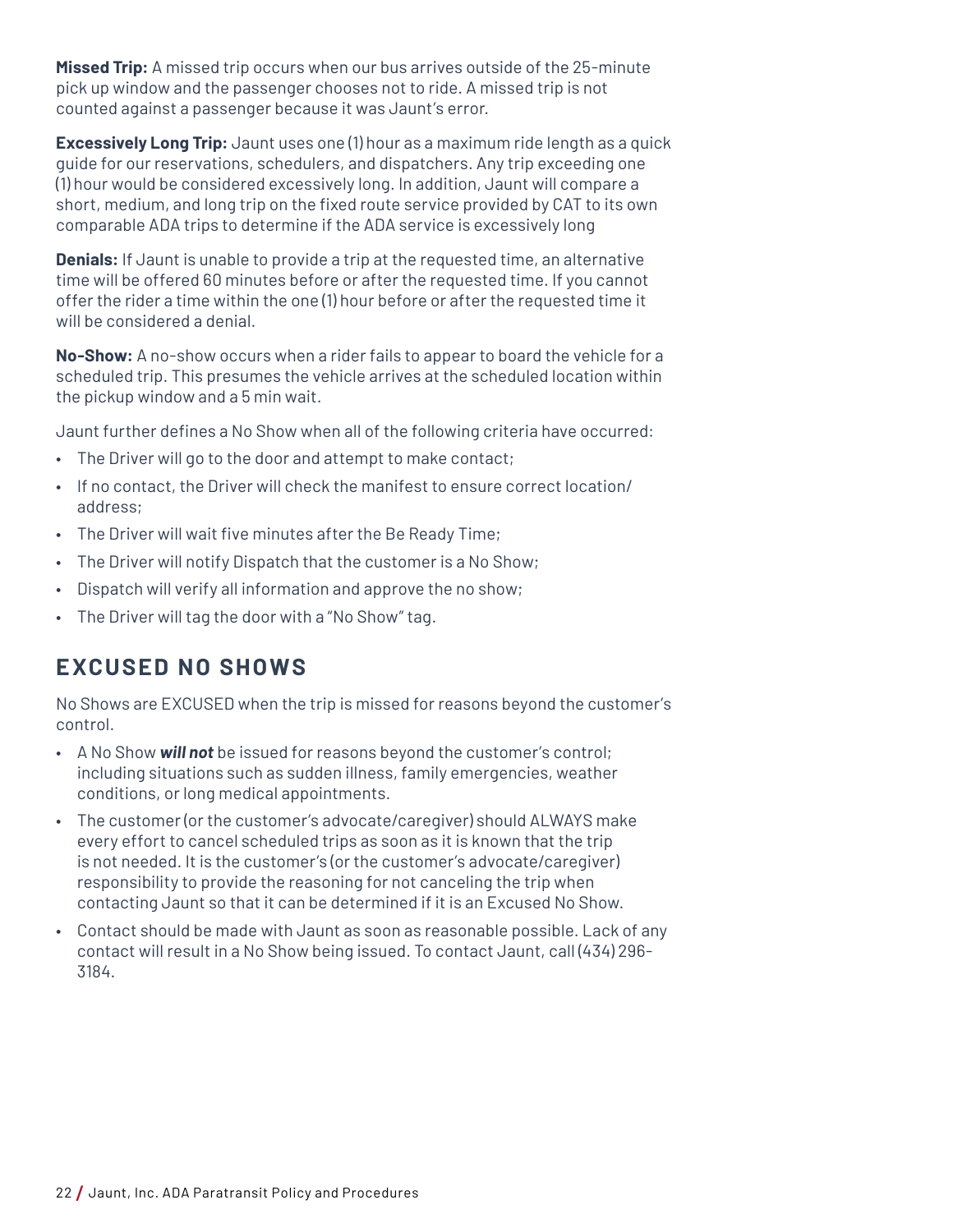#### **IMPLEMENTATION**

A point system has been implemented that reflects less of a penalty for a Cancel Late than for a No Show or Cancel at Door.

- 1 No Show = 2 Points
- 1 Cancel at Door = 2 Points
- $\cdot$  1 Cancel Late = 1 Point

Below is a table indicating the volume of No Show / Cancel at Door / Cancel Late points that may be accumulated per calendar month before action will be taken. Please do not consider this justification for not canceling trips in advance.

| <b>Number of Actual Trips Booked</b><br>per Calendar Month and Not<br><b>Cancelled in Advance</b> | Number of Points in one (1) calendar month that<br><b>Establishes that a Pattern or Practice Exists</b><br>(Once this number of points has been reached,<br>warning letter and/or suspension will occur) |
|---------------------------------------------------------------------------------------------------|----------------------------------------------------------------------------------------------------------------------------------------------------------------------------------------------------------|
| $1 - 14$                                                                                          | 4                                                                                                                                                                                                        |
| $15 - 39$                                                                                         | 8                                                                                                                                                                                                        |
| $40 - 59$                                                                                         | 12                                                                                                                                                                                                       |
| $60 - 79$                                                                                         | 16                                                                                                                                                                                                       |
| $80 - 99$                                                                                         | 20                                                                                                                                                                                                       |
| 100 or more                                                                                       | 24                                                                                                                                                                                                       |

#### **ESTABLISHED PATTERN OR PRACTICE**

As points accumulate throughout the month, calls will be made and reminder notices mailed advising the customer of the process. Reasonable efforts will be made to make the appropriate contact with the customer and/or their advocate/caregiver. If the customer continues to accumulate and excess number of points as defined above, the following will occur:

| <b>Number of Months Within the last Six (6) Months</b><br>that there has been a Pattern or Practice of not<br>cancelling trips when they are not needed | <b>Consequence</b><br>(Days Loss of Service will be counted as days that<br>service was available for customer to request a trip) |
|---------------------------------------------------------------------------------------------------------------------------------------------------------|-----------------------------------------------------------------------------------------------------------------------------------|
|                                                                                                                                                         | Final Letter of Warning*                                                                                                          |
|                                                                                                                                                         | 2 Days Loss of Service                                                                                                            |
|                                                                                                                                                         | 5 Days Loss of Service                                                                                                            |
|                                                                                                                                                         | 10 Days Loss of Service                                                                                                           |
| 5                                                                                                                                                       | 20 Days Loss of Service                                                                                                           |
| 6                                                                                                                                                       | 30 Days Loss of Service                                                                                                           |

Warning Letters will contain all recorded incidents of No Shows, Cancel at Doors, or Cancel Lates that have been received. The customer will be advised that if there are additional incidents, a suspension of services could occur. The customer will be advised to contact Jaunt immediately by phone or in writing if a Warning Letter is received and they feel that any of the incidents have been issued in error. Contesting individual incidents should be made by phone or postmarked within ten (10) days of the date of the Warning Letter. The letter will contain contact information.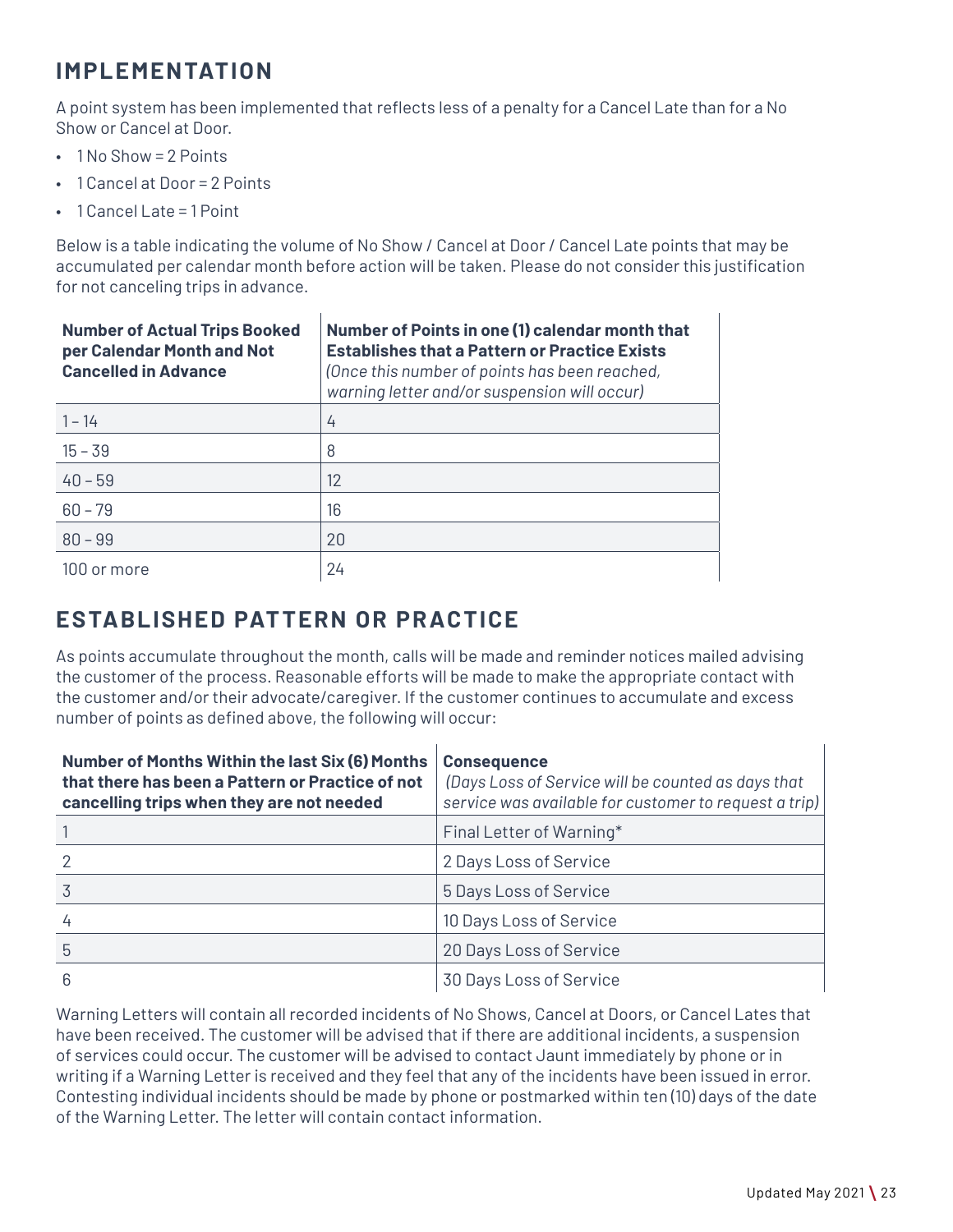#### **SUSPENSIONS**

If the No Shows have accumulated to the point where a suspension will be activated, the customer (or the customer's advocate/caregiver) may file a verbal or written appeal. An appeal must be filed or postmarked within ten (10) days of the date of the Suspension Letter.

**By Mail**: Jaunt Operations Supervisor, 104 Keystone Place, Charlottesville, VA 22902

**Verbal:** 434.296.3184, Ext. 120

### **ADMINISTRATIVE REVIEW**

Jaunt's Operations Supervisor or other designated Jaunt staff will review the information provided by the customer (or the customer's advocate/caregiver) and make a decision to either uphold the suspension or to overturn within ten (10) business days.

#### **PASSENGER NOTIFICATION OF POLICY**

Jaunt's ADA Paratransit passengers shall be notified of the No Show Policy upon making their initial reservation and in the materials provided to them when they become a certification ADA-eligible passenger. Passengers will be notified initially by phone for possible suspensions and appeal processes, with a follow-up letter explaining the suspension and appeal process.

# **REASONABLE MODIFICATION**

#### **BACKGROUND**

On March 13, 2015, as part of the Federal Register Vol. 80, No. 49 (80FR13253), the Federal Department of Transportation (DOT) issued a Final Rule effecting 49 CFR Parts 27 and 37: Transportation for Individuals with Disabilities; Reasonable Modification of Policies and Practices. The purpose behind this final rule is:

*"…specifically, to provide that transportation entities are required to make reasonable modifications/accommodations to policies, practices, and procedures to avoid discrimination and ensure that their programs are accessible to individuals with disabilities."*

### **POLICY**

Jaunt is committed to providing equal access and opportunity to qualified individuals with disabilities in all programs, services, and activities. Jaunt recognizes that, in order to have equally effective opportunities and benefits, individuals with disabilities may need reasonable modifications to policies and procedures. Jaunt will adhere to all applicable federal and state laws, regulations, and guidelines with respect to providing reasonable modifications, as necessary, to afford equal access to programs for persons with disabilities. Jaunt does not

<sup>24</sup>/ Jaunt, Inc. ADA Paratransit Policy and Procedures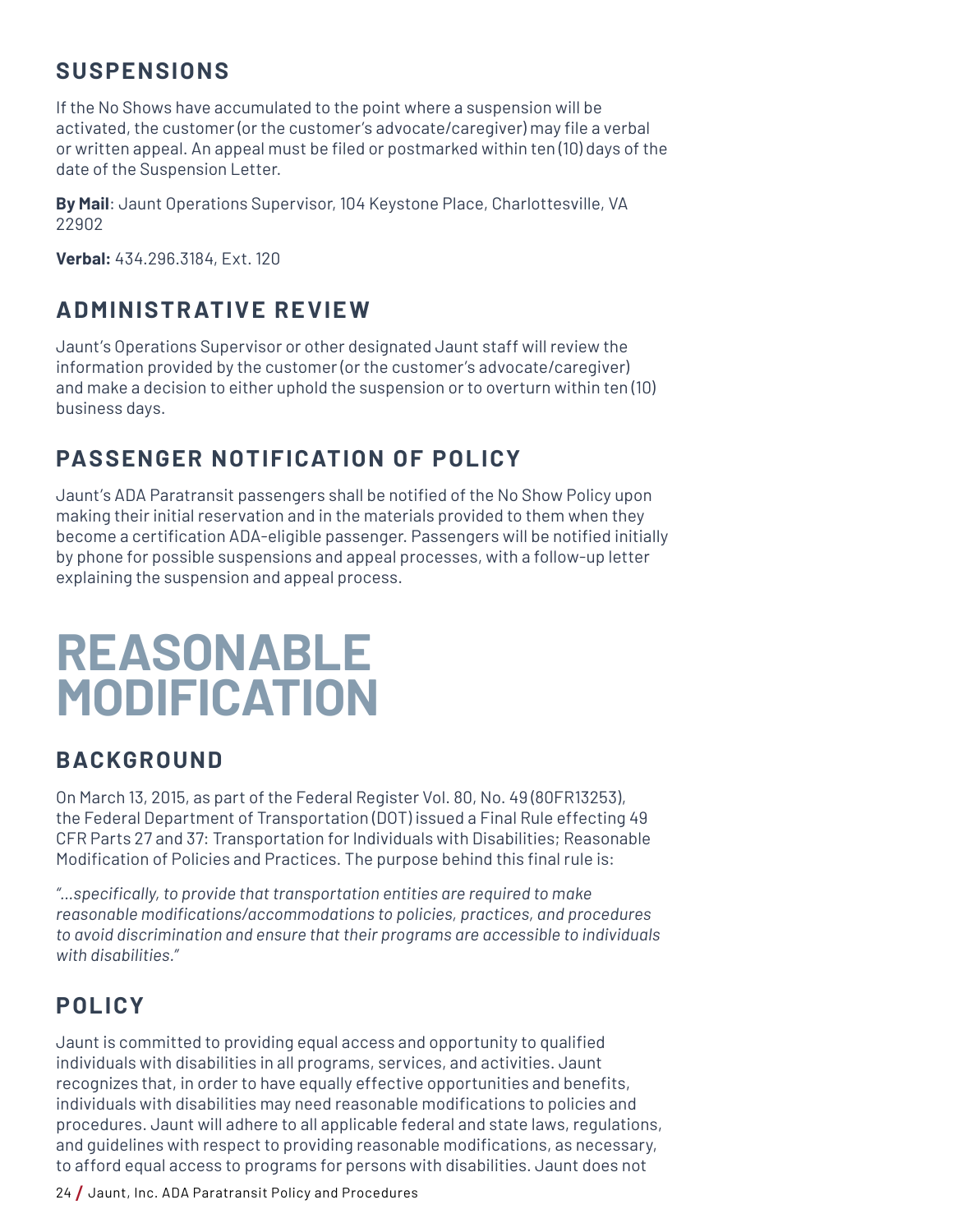discriminate on the basis of disability in admission to, participation in, or receipt of services and benefits under any transit program or activity. Jaunt will take appropriate steps to ensure that persons with disabilities have an equal opportunity to participate.

No qualified individual with a disability shall, by reason of such disability, be excluded from participation in or be denied the benefits of the services, programs, or activities of Jaunt, or be subject to discrimination by Jaunt.

### **REASONABLE MODIFICATIONS**

A reasonable modification is a change or exception to a policy, practice, or procedure that allows disabled individuals to have equal access to programs, services, and activities. Jaunt will make reasonable modifications to policies, practices, and procedures when necessary to ensure access to transit services for qualified individuals with disabilities, unless:

- Making the accommodation would fundamentally alter the nature of the public transportation service.
- Making the accommodation would create a direct threat to the health or safety of other passengers.
- The individual with a disability is able to fully use Jaunt's service without the accommodation being made.
- Where granting the request would cause an undue financial and administrative burden.

### **ELIGIBILITY CRITERIA**

An individual is eligible to be considered to receive a reasonable modification if that individual has a physical or mental impairment that substantially limits one or more of the major life activities of such individual, a record of such impairment, or been regarded as having such impairment.

#### **REQUESTS FOR REASONABLE MODIFICATIONS**

Jaunt provides information about how to make requests for reasonable modifications readily available to the public through its website and rider policy guidelines. Jaunt will follow these procedures when taking requests:

- 1. Individuals requesting modifications shall describe what they need in order to use the service. Individuals requesting modifications are not required to use the term "reasonable modification" when making a request. Personnel at Jaunt will determine if the request represents a reasonable modification and proceed in accommodating the request accordingly.
- 2. Whenever feasible, Jaunt requests that individuals make such requests for modifications before Jaunt is expected to provide the modified service.
- **3. Where a request for modification cannot practicably be made, and determined in advance, (e.g., because of a condition or barrier at the destination of a paratransit, demand response, or fixed route trip of which the individual with a disability was unaware until arriving), operating personnel shall make a determination of whether the modification should be provided at the time of the request.** Operating personnel will consult with Jaunt's management before making a determination to grant or deny the request.

Requests for accommodation can be submitted in any written format (i.e. letter, email). Alternative means of filing a request, such as personal interviews, phone calls, or taped requests, will be made available for persons with disabilities if unable to communicate their request in writing or upon request. The reasonable accommodation process begins as soon as the request for accommodation is made.

#### **INTERACTIVE PROCESS**

When a request for accommodation is made, Jaunt will make every effort to engage in a good faith interactive process with the individual requesting an accommodation to determine what, if any accommodation shall be provided. Communication will be a priority throughout the entire process. That communication will include information about the request, the process for determining whether an accommodation will be provided, and the potential accommodations.

#### **TIME FRAME FOR PROCESSING REQUESTS AND PROVIDING REASONABLE MODIFICATION**

Jaunt will process requests for reasonable accommodation and then provide accommodations,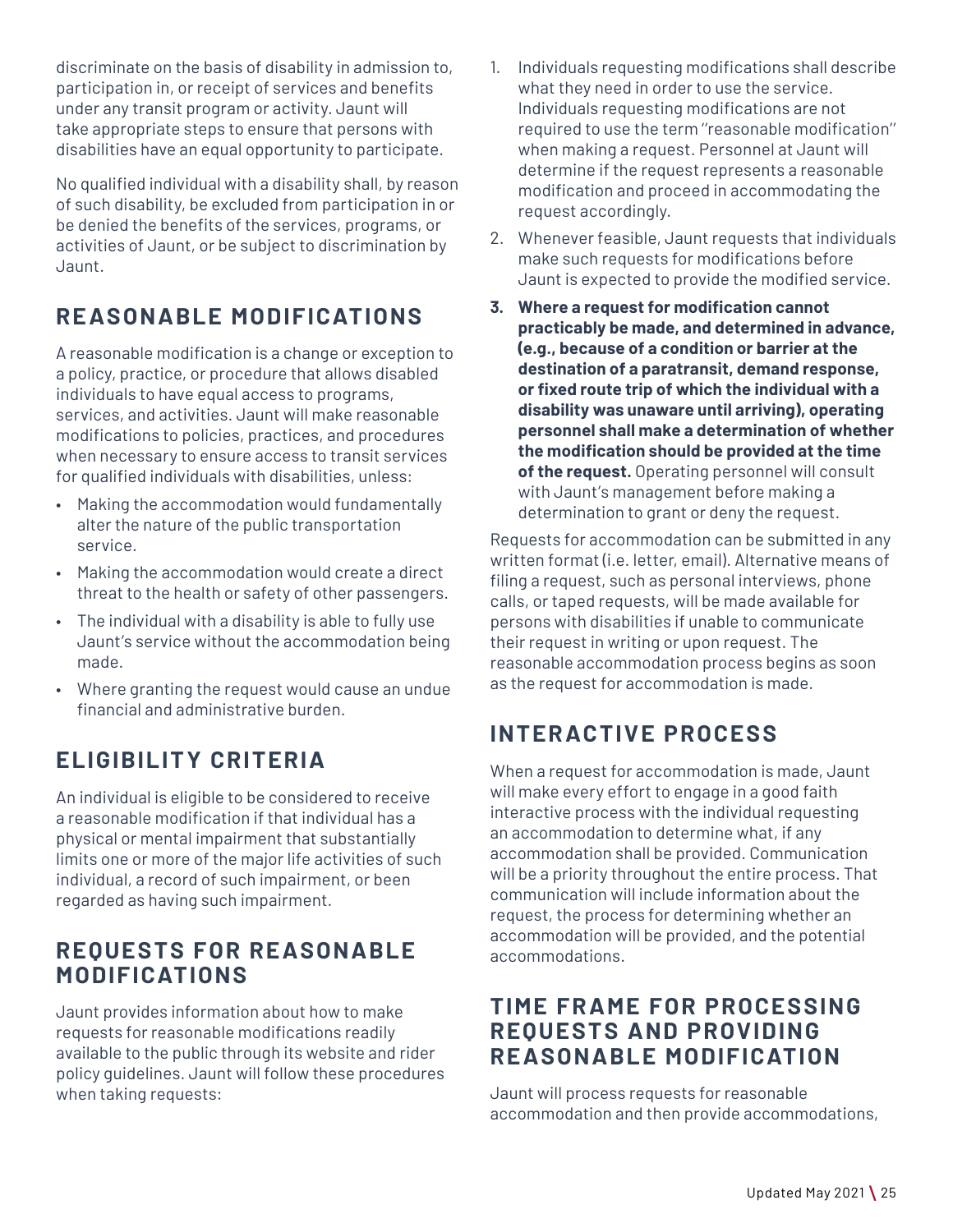where appropriate, in as short a time frame as reasonably possible. Jaunt recognizes, however, the time necessary to process a request will depend on the nature of the accommodation(s) requested and whether it is necessary to obtain supporting information.

#### **GRANTING A REASONABLE MODIFICATION REQUEST**

As soon as Jaunt determines a reasonable accommodation will be provided, that decision shall be immediately communicated to the individual. This notice must be in writing in order to maintain the required information for reporting purposes. Upon request, alternative means of response will be provided in addition to the written response. In choosing alternatives for meeting nondiscrimination and accessibility requirements with respect to new, altered, or existing facilities, or designated or specified transportation services, Jaunt shall give priority to those methods that offer services, programs, and activities to qualified individuals with disabilities in the most integrated setting appropriate to the needs of individuals with disabilities.

#### **DENYING A REASONABLE MODIFICATION REQUEST**

As soon as Jaunt determines a request for reasonable accommodation will be denied, Jaunt will communicate the basis for the decision in writing to the individual requesting the modification. The explanation for the denial will clearly state:

- 1. specific reasons for the denial;
- 2. any alternative accommodation that may create the same access to transit services as requested by the individual; and
- 3. the opportunity to file a complaint relative to the Jaunt's decision on the request.

### **COMPLAINT PROCESS**

Any person who believes she or he has been discriminated against in obtaining a reasonable modification may file a formal complaint. Jaunt has a process for recording, investigating, and tracking complaints from qualified individuals. Complaints

are taken by Jaunt staff via telephone. In addition, individuals can file a complaint via email to **ada@ ridejaunt.org**. Alternative means of filing complaints, such as personal interviews or taped requests, will be made available for persons with disabilities if unable to communicate their request in writing or upon request.

 Jaunt investigates complaints generally within 10 days after receipt. Once the complaint is received, the complainant will receive an acknowledgement of receipt typically within three days after the complaint was filed. If more information is needed to resolve the complaint, Jaunt may contact the complainant. If the information is not received within 30 days from the date of the original complaint, the complaint will be marked undetermined and closed.

After Jaunt investigates the complaint, a decision will be rendered in writing to the complainant. Jaunt will issue either a Letter of Closure or Letter of Finding.

- Letter of Finding This letter will summarize the complaint, any interviews conducted regarding the complaint, and explain what actions will be taken by Jaunt to address the complaint.
- Letter of Closure This letter will explain why Jaunt has determined the complaint does not merit accommodation under the Americans with Disabilities Act and that the complaint will be closed.

If the complainant disagrees with the decision of Jaunt, an opportunity to appeal the decision may be pursued provided the notice of appeal is received within 21 days of the initial decision by Jaunt.

In the event of appeal, the complainant will be granted all due process, including the ability to present additional evidence, present the case in person during an appeal hearing, and to be represented by counsel.

### **DESIGNATED EMPLOYEE**

Jaunt's designated official responsible for processing reasonable modification requests and handling complaints is:

Chief Operating Officer Jaunt, Inc. 104 Keystone Place Charlottesville, VA 22902 434.296.3184 x102, **info@ridejaunt.org**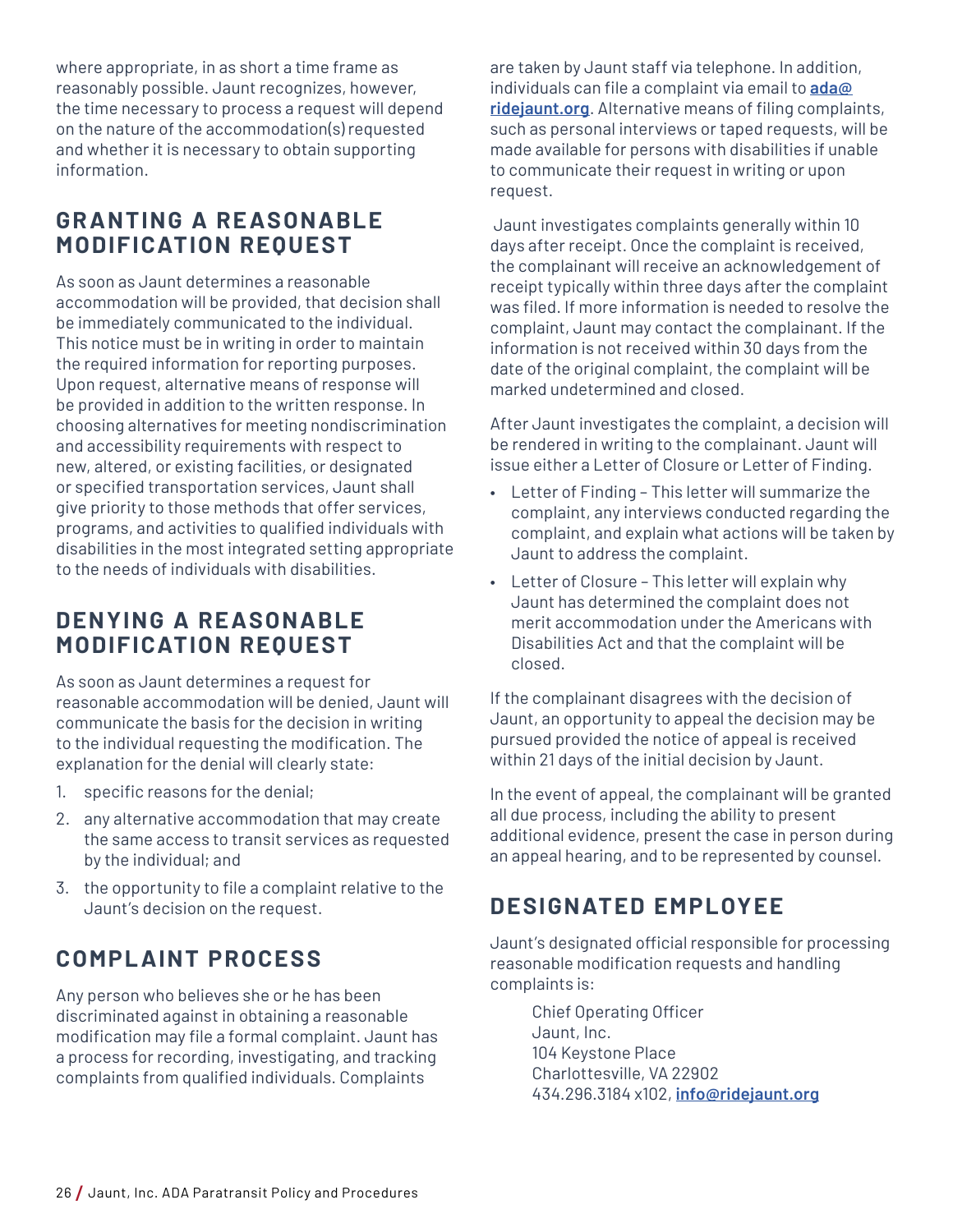## **ADA INTERNAL REVIEW PROCESS**

Jaunt will regularly review ADA paratransit performance in terms of adhering to the regulations and standards established for serving ADA-eligible passengers. Three levels of reporting, monitoring and analysis will be provided; staff reports, board reports, and CAT compliance information.

#### **STAFF REPORTS**

Data is collected specifically for ADA paratransit services, and a detailed report of information is provided to staff for review, and modification to services if needed. Information covers specific ride lengths, on-time performance, and scheduling modifications. This information allows staff to track specific service issues in order to find the optimal solution. ADA paratransit performance standards area:

- On-time Performance 85% Per Month 65 or Less ADA Excessively Long
	- Trips Per Month
- 5 or Less ADA Trip Denials Per Month
- 5 or Less ADA Missed Trips Per Month • Avg 2 Min or Less Call Hold Time

#### **BOARD REPORTS**

A consolidated report of service is provided to the Jaunt Board of Directors for review. This information covers overall ridership, service hours, financials, any complaints, and any vehicle or facility issues that have impacted Jaunt's ability to serve ADA-eligible passengers. Board members are asked to provide direction to staff if major service or organizational changes need to be addressed.

### **CAT COMPLIANCE REPORT**

Because Jaunt has a Section 5307 subrecipient arrangement with Charlottesville Area Transit, and because CAT is held accountable for Jaunt's ADA paratransit service delivery and regulatory compliance, Jaunt staff will submit monthly reports to CAT for an independent review of service performance. The report will include the following information:

- ADA Ridership
- ADA Miles
- ADA Hours
- ADA No Shows
- ADA Denials
- On-time Performance
- ADA Complaints
- ADA Missed Trips
- Lifts Determined Inoperable That Impact Service
- ADA Passenger Accidents and Incidents
- Excessively Long ADA Trips
- Call Hold Times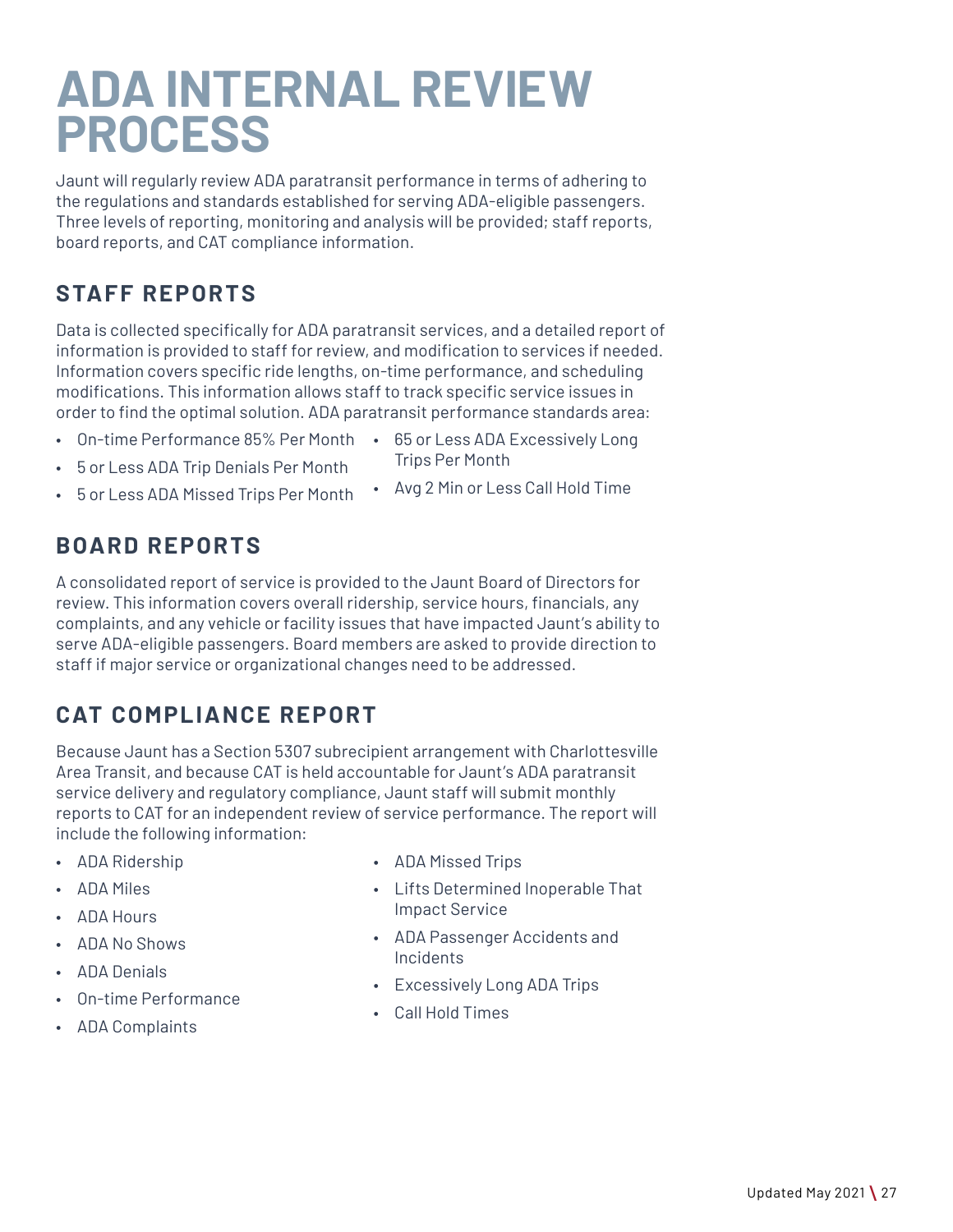# **ADA POLICY UPDATE AND RESPONSIBILITIES**

This document has been developed from materials obtained from in-person training on specific ADA requirements and standards, in consultation with Charlottesville Area Transit, and based on recent best practice information provided by the Federal Transit Administration. Further, this document is the responsibility of the Chief Operating Officer and the ADA Coordinator. It is required that the document is reviewed and updated annually. The following steps should be considered to ensure an accurate and compliant update:

- Assess federal ADA regulation changes and notices
- Review each specific box call-out for changes
- Update all employee handbooks, training materials and quick reference guides
- Include, as an update to Attachment A, all documented ADA complaints
- Include, as an update to Attachment B, all documented lift failures that caused service impacts
- Include, as an update to Attachment C, all documented elevator failures that caused facility accessibility limitations, including downtime assessment
- Include, as an update to Attachment D, a list of all employees who have received ADA training
- Include, as an update to Attachment E, a record of ADA service performance data
- Include, as an update to Attachment F, a signed statement that the policy has been reviewed

#### **EMPLOYEE TRAINING**

Because it is important that all employees are aware of the ADA paratransit policies and procedures; and, that it is important the employees are aware of any changes to the federal regulation; Jaunt shall train new employees and retrain all employees on the information found in this document annually. All employees shall receive direct training on the material regardless of their position within the organization and/or their length of employment.

#### **EM P LOY EE INF ORM AT ION AVAILABILITY**

All information found in this document shall be mirrored in the applicable training materials and reference documents used by each employee in their related Jaunt ADA Paratransit functions. Employees shall be provided quick reference materials to ensure they are aware of applicable regulations to their job functions.

#### **PUBLIC AVAILABILITY OF INFORMATION**

Brief statements and information for each of the sections below will be provided on Jaunt's ADA materials provided to ADA passengers. Further, Jaunt shall publish its ADA paratransit information on its main website. The following information will be provided:

- Description of Jaunt's ADA paratransit service
- Link to CAT's ADA eligibility application form
- Jaunt's ADA Policy and Procedures
- Jaunt's ADA No Show Policy
- Jaunt's ADA Complaint Procedure
- Jaunt's Reasonable Modification Request Procedure
- All of Jaunt's relevant alerts and notifications related to service and facility accessibility

#### **RECORD RETENTION**

Jaunt will maintain all records related to this policy, including all requests, complaints and denials for at least five (5) years.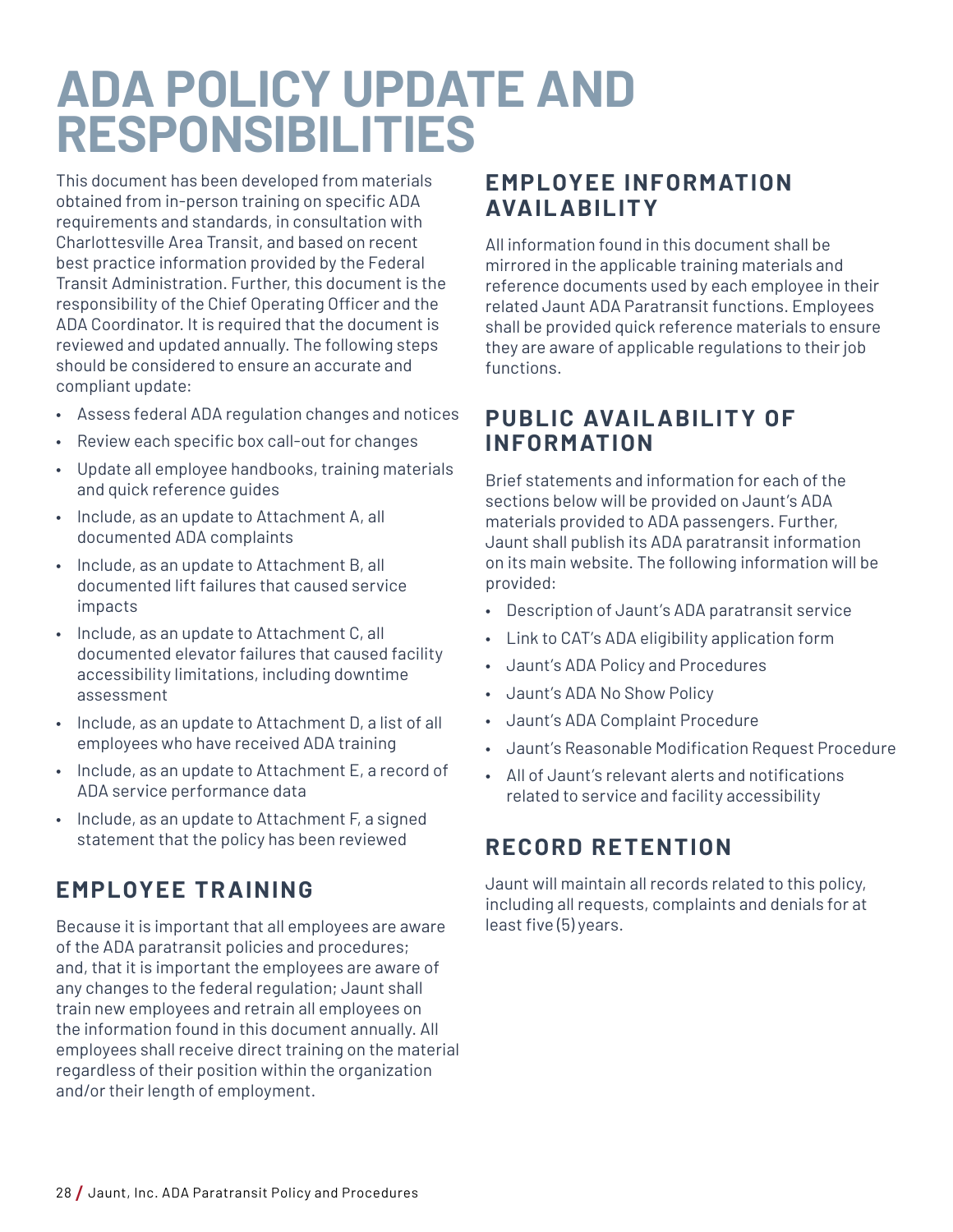# **ATTACHMENT A – LOG OF ADA COMPLAINTS**

FY16 – Rose Mary Williams provided a complaint to the City of Charlottesville in August regarding a driver being aware of her rights to the use of a seatbelt. The letter from the City and Jaunt's response to Ms. Williams have been recorded in Jaunt's ADA files.

FY17 – No complaints for 2017

FY18 – No complaints for 2018

FY19 – No complaints for 2019

FY20 – Shelly Harper filed a complaint to the City of Charlottesville in August of 2020 regarding door-to-door service Jaunt provides. Jaunt's responses to the FTA and the letter from the FTA to Ms. Harper have been recorded in Jaunt's ADA files. The FTA found in favor of Jaunt.

FY21 – No Complaints for 2021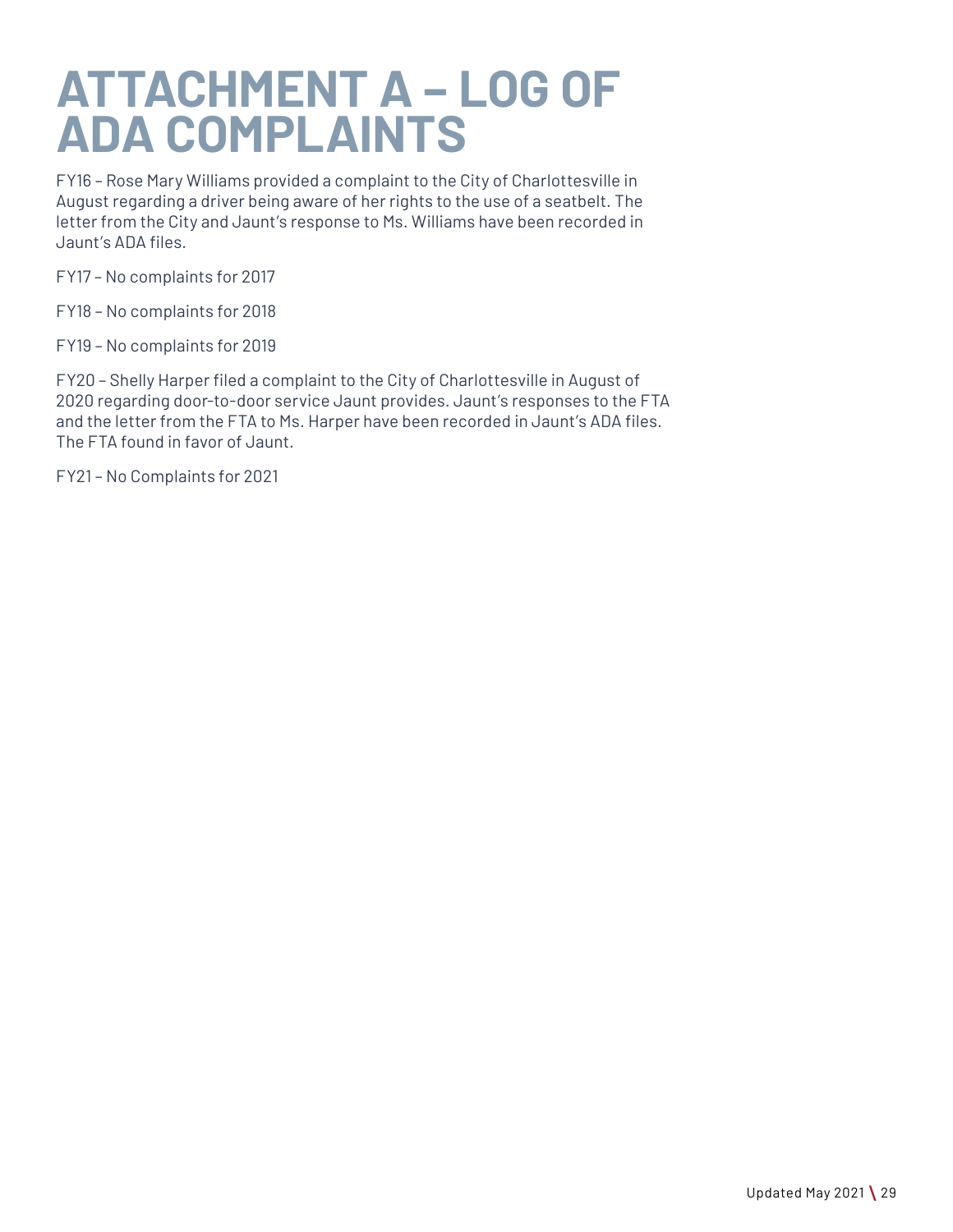## **ATTACHMENT B – LOG OF LIFTS DETERMINED INOPERABLE WITH SIGNIFICANT IMPACT ON SERVICE**

FY16 – No lifts were determined inoperable that had an impact on service FY17 – No lifts were determined inoperable that had an impact on service FY18 – No lifts were determined inoperable that had an impact on service FY19 – No lifts were determined inoperable that had an impact on service FY20 – No lifts were determined inoperable that had an impact on service FY21 - No lifts were determined inoperable that had an impact on service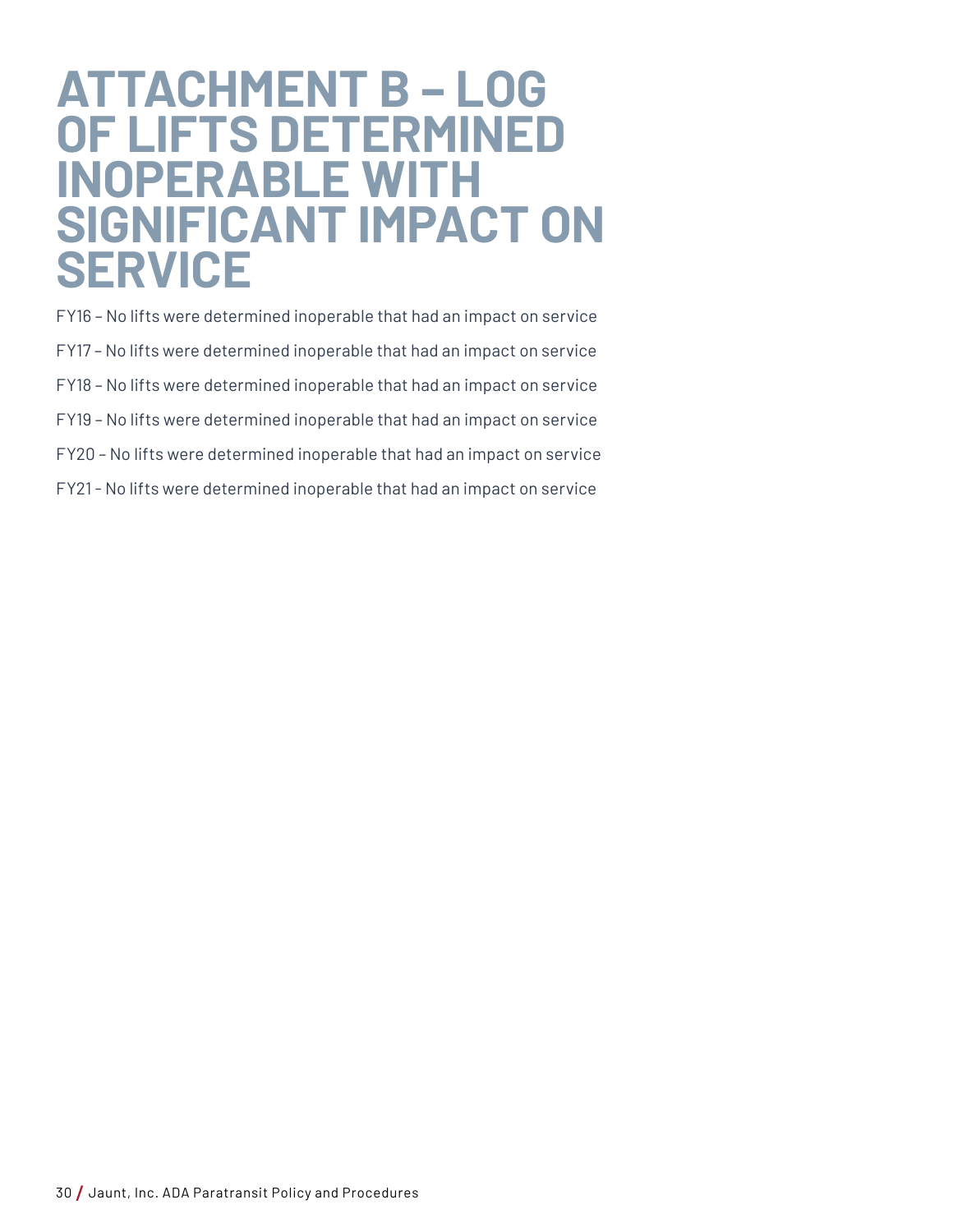## **ATTACHMENT C – LOG OF ELEVATOR AND OTHER FACILITY ACCESSIBILITY FAILURES**

FY16 – No elevator or facility failures

- FY17 No elevator or facility failures
- FY18 No elevator or facility failures
- FY19 No elevator or facility failures
- FY20 No elevator or facility failures
- FY21 No elevator or facility failures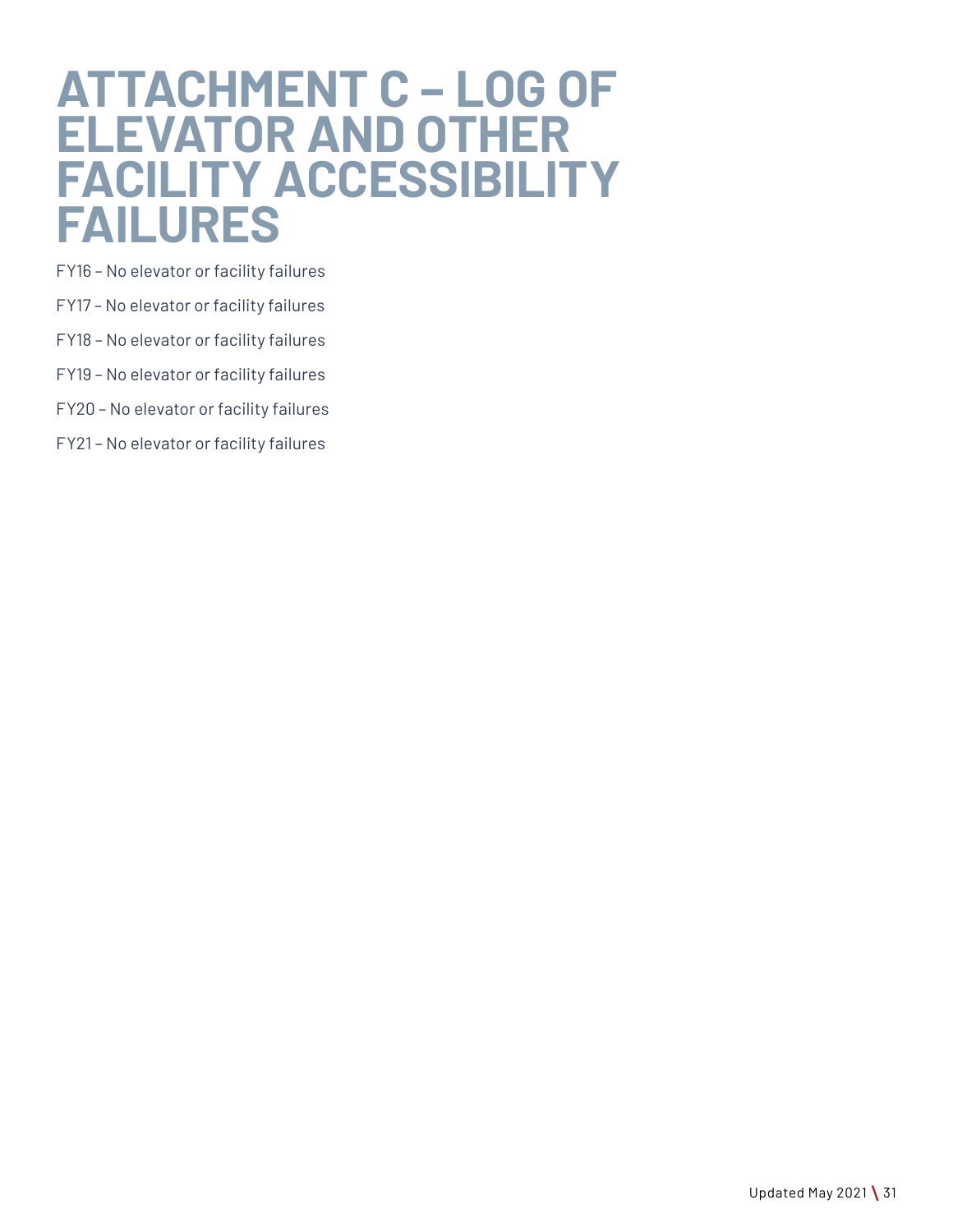# **ATTACHMENT D – LOG OF EMPLOYEE ADA TRAINING**

2020 – List of all staff receiving refresher training is attached

| <b>NAME</b>          | <b>POSITION</b> | DATE(S)                   | <b>TRAINING</b>    |
|----------------------|-----------------|---------------------------|--------------------|
| Barber, Crystal      | <b>CSR</b>      | 02/05/2020 - 02/14/2020   | ADA, Title VI, EEO |
| Bird, Patrick        | Dispatch        | 02/05/2020 - 02/14/2020   | ADA, Title VI, EEO |
| Cropp, Brian         | Distpatch       | 02/05/2020 - 02/14/2020   | ADA, Title VI, EEO |
| Davis, Karen         | Admin           | 02/05/2020 - 02/14/2020   | ADA, Title VI, EEO |
| Hunt, Nancy          | Admin           | 02/05/2020 - 02/14/2020   | ADA, Title VI, EEO |
| Howell, Emily Gray   | Admin           | 02/05/2020 - 02/14/2020   | ADA, Title VI, EEO |
| Gunter, Susan        | Admin           | 02/05/2020 - 02/14/2020   | ADA, Title VI, EEO |
| McIvor, Larry        | Supervisor      | 02/05/2020 - 02/14/2020   | ADA, Title VI, EEO |
| Rose, Ramona L       | Reservations    | 02/05/2020 - 02/14/2020   | ADA, Title VI, EEO |
| Nemec, Benjamin      | Maintenance     | 02/05/2020 - 02/14/2020   | ADA, Title VI, EEO |
| Paige, Benjamin      | Dispatch        | 02/05/2020 - 02/14/2020   | ADA, Title VI, EEO |
| Sheffield, Jaymie    | Admin           | 02/05/2020 - 02/14/2020   | ADA, Title VI, EEO |
| Taylor, Deborah      | Admin           | 02/05/2020 - 02/14/2020   | ADA, Title VI, EEO |
| Washington, Natasha  | Scheduler       | 02/05/2020 - 02/14/2020   | ADA, Title VI, EEO |
| Morris, Tonia Starr  | Supervisor      | 02/05/2020 - 02/14/2020   | ADA, Title VI, EEO |
| Hepler, Mark         | Maintenance     | 02/05/2020 - 02/14/2020   | ADA, Title VI, EEO |
| Houchens, Corey      | Maintenance     | 02/05/2020 - 02/14/2020   | ADA, Title VI, EEO |
| Anderson, Matthew    | Admin           | 02/05/2020 - 02/14/2020   | ADA, Title VI, EEO |
| Sisler, Harland      | Admin           | 02/05/2020 - 02/14/2020   | ADA, Title VI, EEO |
| Guerrero, J'riah     | Supervisor      | 02/05/2020 - 02/14/2020   | ADA, Title VI, EEO |
| Rowland, Christopher | Admin           | 02/05/2020 - 02/14/2020   | ADA, Title VI, EEO |
| Johnson, Stephen     | Admin           | 02/05/2020 - 02/14/2020   | ADA, Title VI, EEO |
| Hernandez, Crystal   | <b>CSR</b>      | 02/05/2020 - 02/14/2020   | ADA, Title VI, EEO |
| Williams, Phyllis    | Supervisor      | 02/05/2020 - 02/14/2020   | ADA, Title VI, EEO |
| Munson, Robin        | Admin           | 02/05/2020 - 02/14/2020   | ADA, Title VI, EEO |
| Jackson, Curtis Lee  | Admin           | $02/05/2020 - 02/14/2020$ | ADA, Title VI, EEO |
| Sharp, Jade B.       | Scheduler       | 02/05/2020 - 02/14/2020   | ADA, Title VI, EEO |
| Arce, Alex A.        | Admin           | 02/05/2020 - 02/14/2020   | ADA, Title VI, EEO |
| Rankins, Natalie A.  | Dispatch        | 02/05/2020 - 02/14/2020   | ADA, Title VI, EEO |
| Claflin, Marnissa    | Admin           | 02/05/2020 - 02/14/2020   | ADA, Title VI, EEO |
| Logan, Rachelle      | Reservations    | 02/05/2020 - 02/14/2020   | ADA, Title VI, EEO |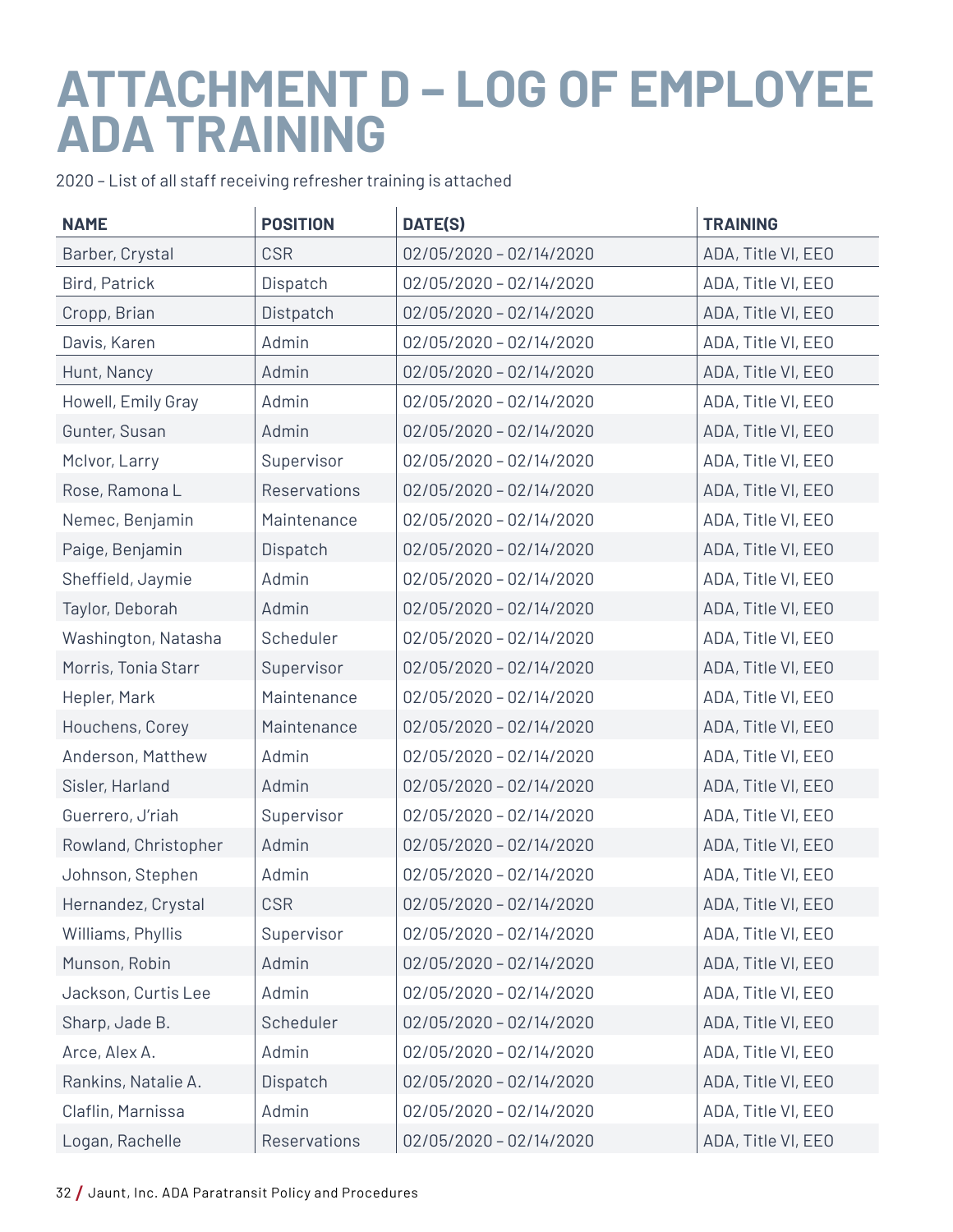| <b>NAME</b>            | <b>POSITION</b>     | DATE(S)                   | <b>TRAINING</b>    |
|------------------------|---------------------|---------------------------|--------------------|
| Honeycutt, Mary Eileen | Admin               | $02/05/2020 - 02/14/2020$ | ADA, Title VI, EEO |
| Fulton, Kathy          | Admin               | $02/05/2020 - 02/14/2020$ | ADA, Title VI, EEO |
| Grooms, Kathryn        | Dispatch            | 02/05/2020 - 02/14/2020   | ADA, Title VI, EEO |
| Watson, Brandy N.      | Reservations        | $02/05/2020 - 02/14/2020$ | ADA, Title VI, EEO |
| Thomas, Rena           | <b>Reservations</b> | 02/05/2020 - 02/14/2020   | ADA, Title VI, EEO |
| Barnes, Caleb          | Intern              | $02/05/2020 - 02/14/2020$ | ADA, Title VI, EEO |
| Sisler, Mike           | Admin               | $02/05/2020 - 02/14/2020$ | ADA, Title VI, EEO |
| Morris, Starr          | Supervisor          | 12/07/2020 - 12/20/2020   | ADA, Title VI, EEO |
| Claflin, Marnissa      | Supervisor          | 12/07/2020 - 12/20/2020   | ADA, Title VI, EEO |